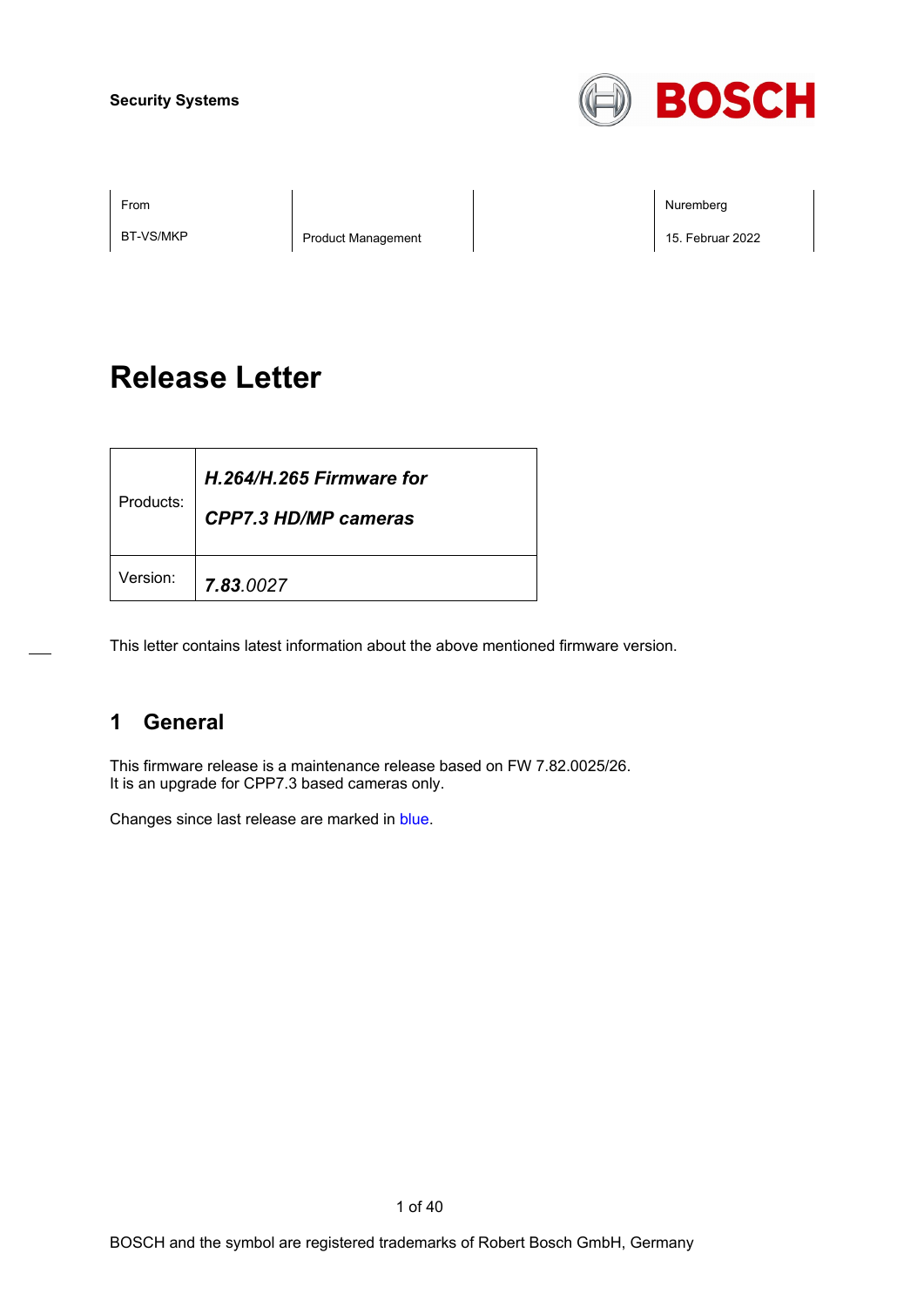

From the second contract of the second contract of the second contract of the second contract of the second contract of the second contract of the second contract of the second contract of the second contract of the second

BT-VS/MKP Product Management 2022

## **2 Applicable products:**

- AUTODOME IP 4000i
- AUTODOME IP 5000i
- AUTODOME IP starlight 5000i (IR)
- AUTODOME IP starlight 5100i (IR)
- AUTODOME IP starlight 7000i
- DINION IP 3000i
- DINION IP bullet 4000i
- DINION IP bullet 5000
- DINION IP bullet 5000i
- DINION IP bullet 6000i
- FLEXIDOME IP 3000i
- FLEXIDOME IP 4000i
- FLEXIDOME IP 5000i
- FLEXIDOME IP indoor 8000i (– X series)
- FLEXIDOME IP starlight 5000i (IR)
- FLEXIDOME IP starlight 8000i
- FLEXIDOME IP starlight 8000i (– X series)
- MIC IP starlight 7000i
- MIC IP starlight 7100i
- MIC IP ultra 7100i
- MIC IP fusion 9000i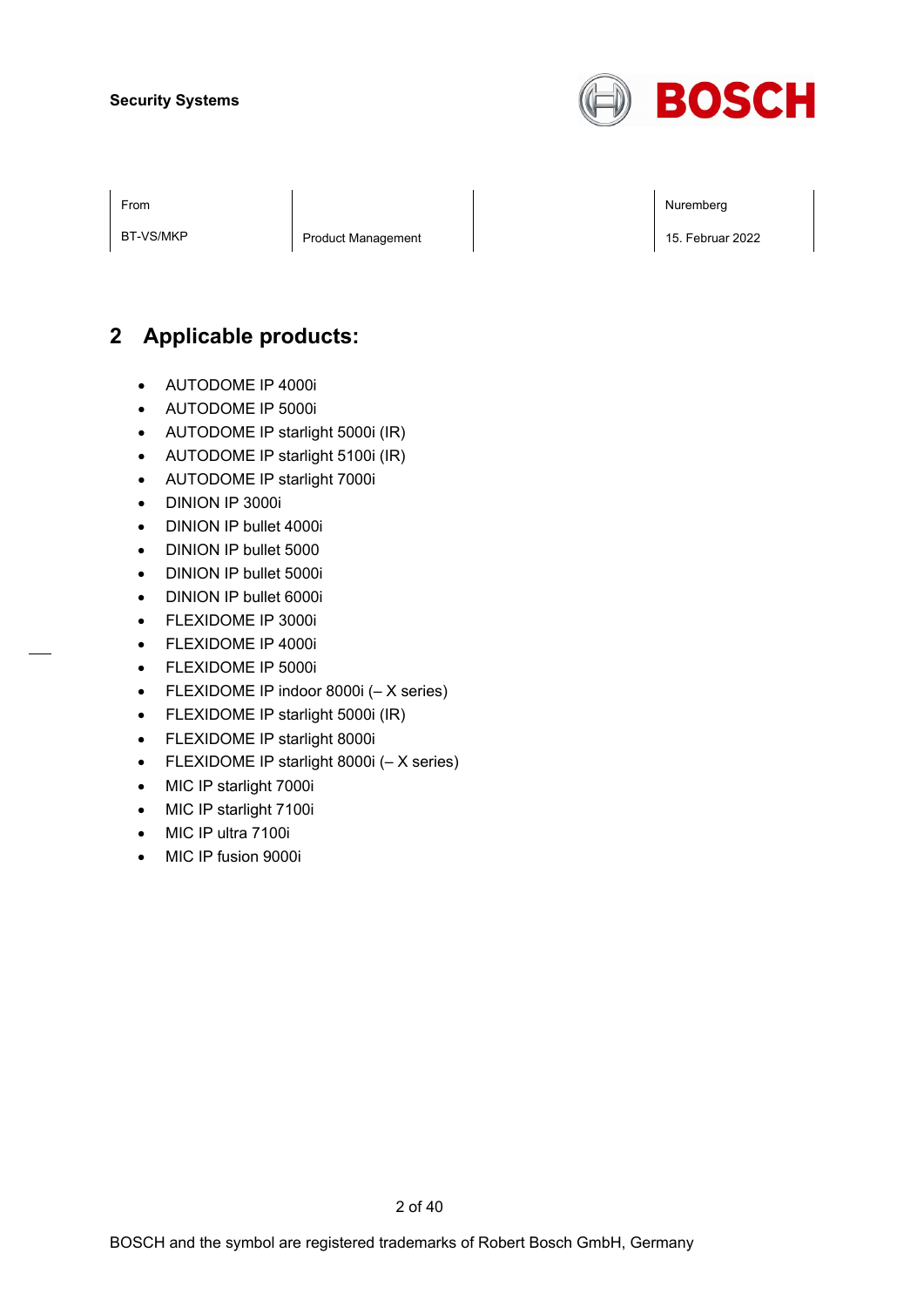

BT-VS/MKP Product Management 2022

From the second contract of the second contract of the second contract of the second contract of the second contract of the second contract of the second contract of the second contract of the second contract of the second

## **3 Important notes:**

### *3.1 Two-factor authenticated firmware signature*

The security of the signature of the firmware file has been strengthened by using a two-factor authentication process for signing the final released firmware file. This new process has been prepared for with firmware 6.50 and comes into effect with succeeding versions.

The new signature protects from non-released versions being installed in production systems. As a result, pre-release (beta) versions, required sometimes in projects, need to have a special license installed prior to the firmware update. Requests for pre-release versions need to be handled via tech support tickets in order to allow tracking and require a concession signed by the customer.

In case a firmware must be downgraded from a device with firmware 6.51 or higher installed, the downgrade is only possible via firmware 6.50 with an updated signature. Please contact our customer service or technical support to get a link to this firmware.

### *3.2 Firmware file encryption*

In order to upload version 6.51 or higher to a device running a firmware version below 6.50, you need to upgrade first to version 6.50, since older firmware versions do not support firmware file decryption. This can be achieved by uploading the combined firmware file multiple times until the required firmware version is installed.

### *3.3 "Originally manufactured" certificate*

Since firmware version 6.30 all cameras are prepared to receive a unique Bosch certificate during production, assigned and enrolled by Escrypt LRA. These certificates prove that every device is an original Bosch-manufactured and untampered unit.

Escrypt is a Bosch-owned company, providing the Bosch certificate authority (CA). Enrollment of the certificates in production is asynchronous to this firmware release.

### *3.4 Secure Element ("TPM")*

All CPP7.3 devices incorporate a secure microcontroller, which we call our Secure Element. "A Secure Element is a tamper-resistant platform capable of securely hosting applications and their confidential and cryptographic data (for example cryptographic keys) in accordance with the rules and security requirements set by well-identified trusted authorities."<sup>[1](#page-2-0)</sup> In this specific case the requirements are defined in the Trusted Platform Module library specification defined by the Trusted Computing Group (TCG). As the Secure Element supports the main functionalities specified by TCG, the ones needed for an IoT device, it is often referred to as a "TPM".

Due to security reasons, the firmware or functionality of the secure crypto-microcontroller cannot be altered in the field.

Thus, not all new security features become available on devices with older secure cryptomicrocontroller hardware or firmware revisions.

<span id="page-2-0"></span><sup>1</sup> [https://globalplatform.org/wp-content/uploads/2018/05/Introduction-to-Secure-Element-15May2018.pdf,](https://globalplatform.org/wp-content/uploads/2018/05/Introduction-to-Secure-Element-15May2018.pdf) page 1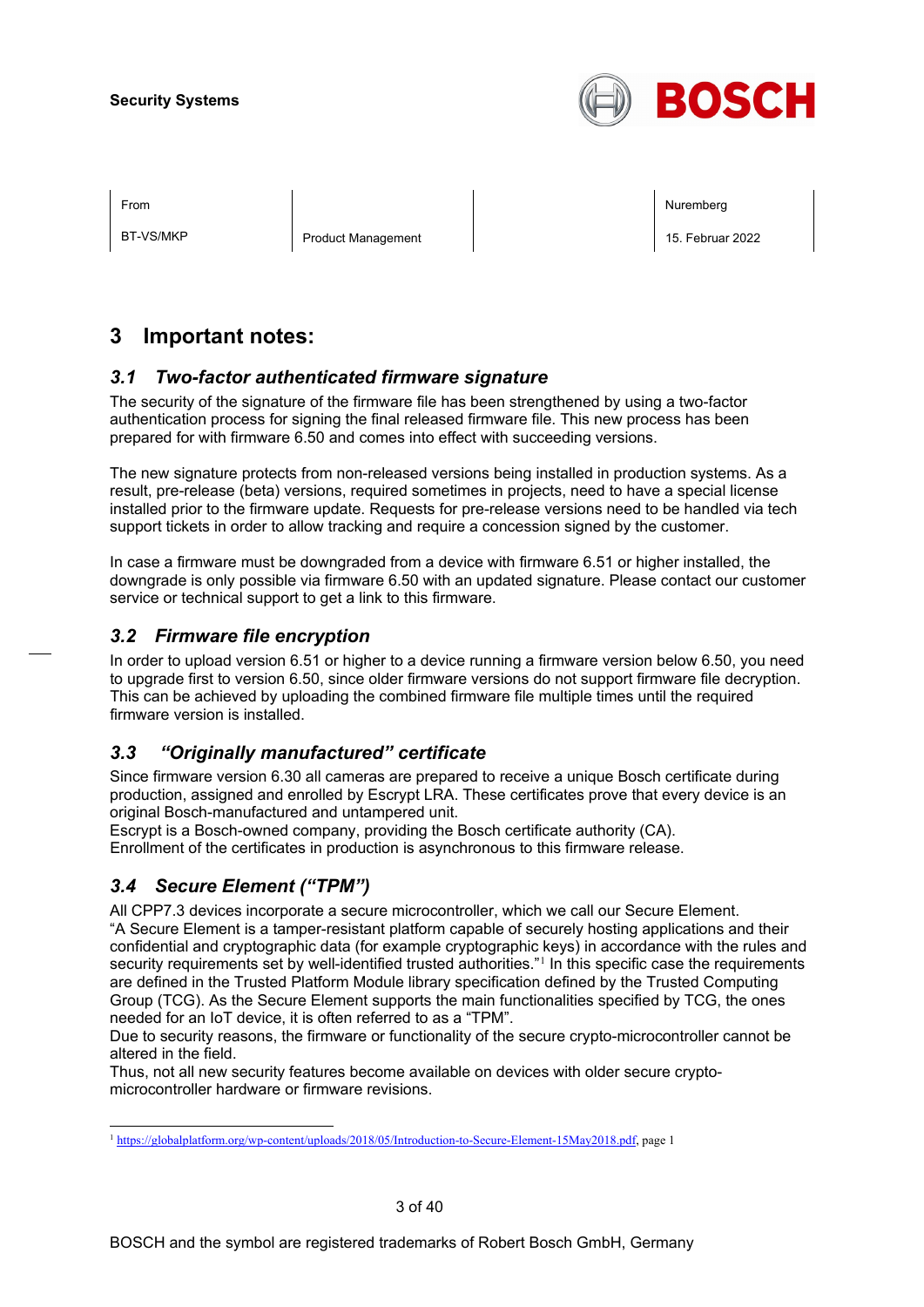

BT-VS/MKP Product Management 2022

From the second contract of the second contract of the second contract of the second contract of the second contract of the second contract of the second contract of the second contract of the second contract of the second

### *3.5 Open Source Software*

Bosch Security Systems is an advocate of integrating open source software into its products. The use of open source software is noted in the *Service* menu on the *System Overview* page of every camera's web interface. For general information regarding open source software in Bosch Security Systems products, please visit [http://www.boschsecurity.com/oss.](http://www.boschsecurity.com/oss)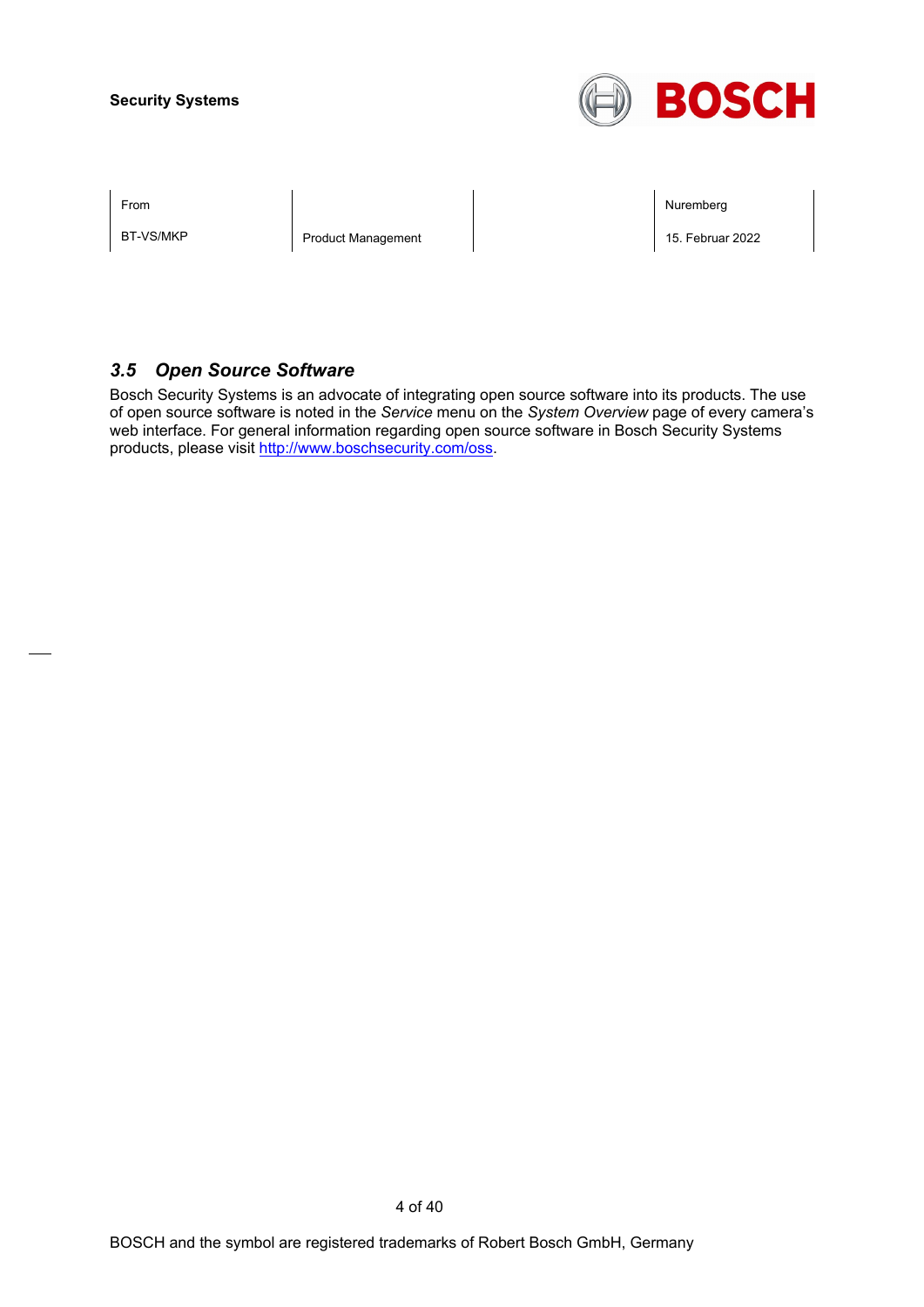

BT-VS/MKP Product Management 2022

From the second contract of the second contract of the second contract of the second contract of the second contract of the second contract of the second contract of the second contract of the second contract of the second

## **4 Changes**

- DNS resolution is now also supported for the ONVIF Profile M Event Broker URL.
- Panning a moving camera 180 degrees without changing tilt and zoom is now possible with a single command.
- An issue is fixed for MIC IP starlight 7100i (1080p) where IVA line crossing counting randomly stopped.
- An issue is fixed where Camera Trainer showed a wrong class number.
- Support of 32 VCA profiles in moving cameras is now correctly reported in ONVIF.
- A communication issue between MIC 7000i and VIDEOJET connect 7000 is fixed.
- An issue is fixed where a certificate-based user could not be created via the web interface.

## **5 System Requirements**

- Web Browsers:
	- o Google Chrome
	- o Microsoft Internet Explorer 11 or higher
	- o Microsoft Edge (Chromium based)
	- o Mozilla Firefox
- DirectX 11
- MPEG-ActiveX 6.34 or newer (for IE only)
- Configuration Manager 7.50 or newer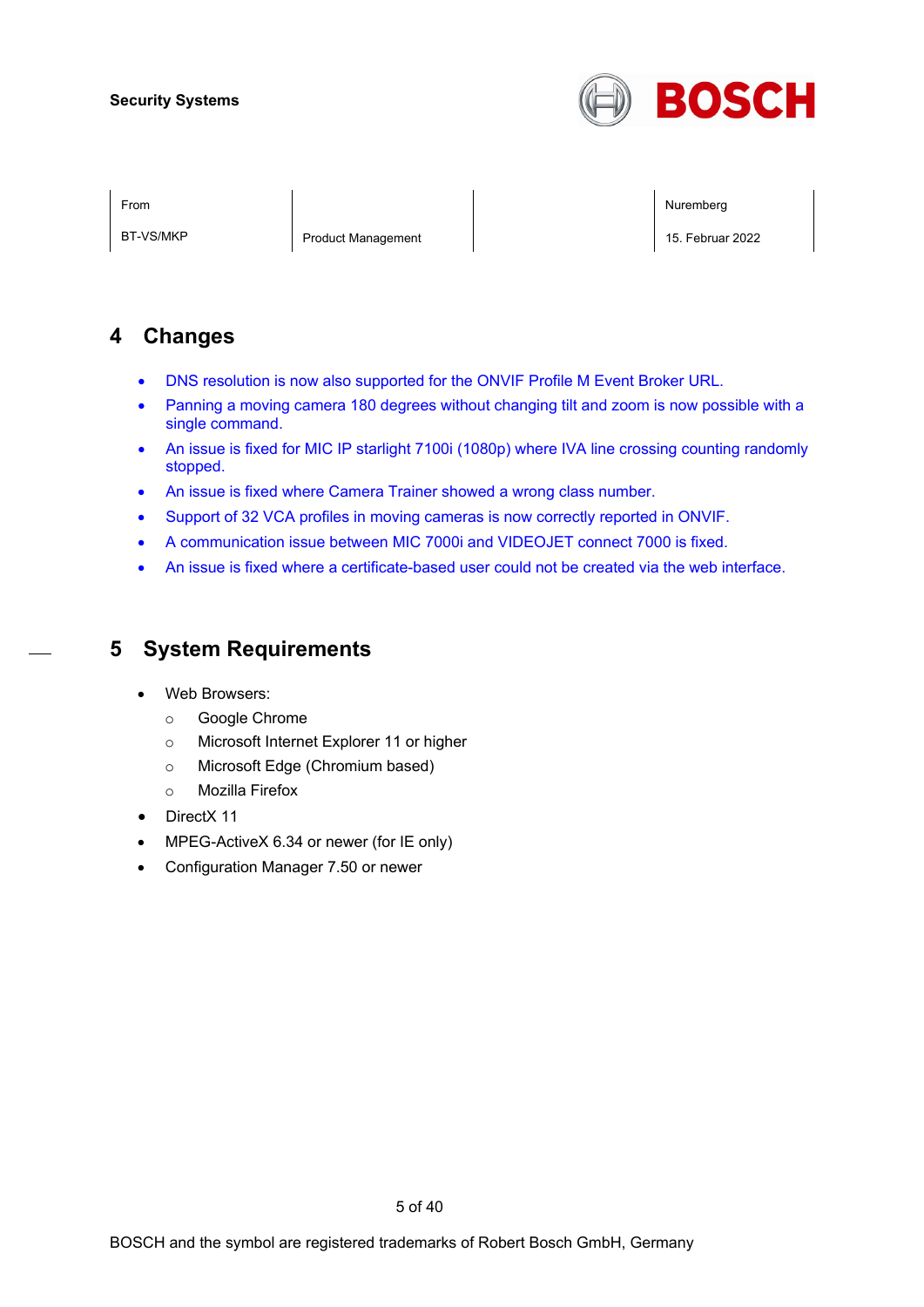

BT-VS/MKP Product Management 2022

From the second contract of the second contract of the second contract of the second contract of the second contract of the second contract of the second contract of the second contract of the second contract of the second

## **6 Restrictions; Known Issues**

#### **User Interface**

- If UAC is set to default in Windows 7, no snapshot or recording via LIVEPAGE is possible.
- Video and audio may be asynchronous during replay via Web page.
- If a VCA configuration using a rule engine is switched to a VCA configuration without using a rule engine, e.g. MOTION+ or IVA default configuration, the saved configuration is invalid. Forensic search with this configuration may lead to undesired search results.
- In Firefox, no audio is audible on the Audio Settings page.
- Opera mini for mobile devices cannot work in Intranets because it gets all pages through an opera proxy in the Internet. If there is no Internet connection no content is provided.
- When changing GUI language, the browser cache may have to be deleted and the web browser be reloaded before the language will be selected correctly.
- Google Chrome requires a plug-in for displaying TIFF images to properly show the reference image.
- Fluent decoding of buffered .mp4 video from camera is strongly dependent on the browser, Jerky video may occur, e.g. with Mozilla Firefox 52.0, which is not a camera malfunction.
- Shutter time values in preview window might slightly deviate from rounded values selectable from dropdown menu.
- Privacy masks and other orientation-related parameters must be checked and eventually reassigned after rotating a camera.
- Exchanging the company and device logo might not be possible anymore due to strengthened web browser security features, although the settings are still possible in the web user interface.
- Firmware upload in recovery mode (app0) is very slow on products produced with FW 6.32 up to FW 6.5x. Be patient and don't interrupt the upload.
- On-screen display stamping
	- $\circ$  Font size minimum is ensured for lower resolutions if per mill value would be too small.
	- $\circ$  Font size is automatically limited when maximum display stamping capabilities are reached though values may indicate differently. Limitation is evenly distributed over all defined stamping sections.
- A defective SD card may show 'device ok' status while being unusable. Check recording status for high level error description.
- Microsoft Edge may request re-entering the login credentials multiple times after reactivating a sleeping tab.
- RTSP live stream via media stream library is not possible with Safari browser on iOS/iPad.
- Password length for 'service', 'user' and 'live' is limited to 19 characters. Password length for all other users defined in one of the user groups is limited to 31 characters.

6 of 40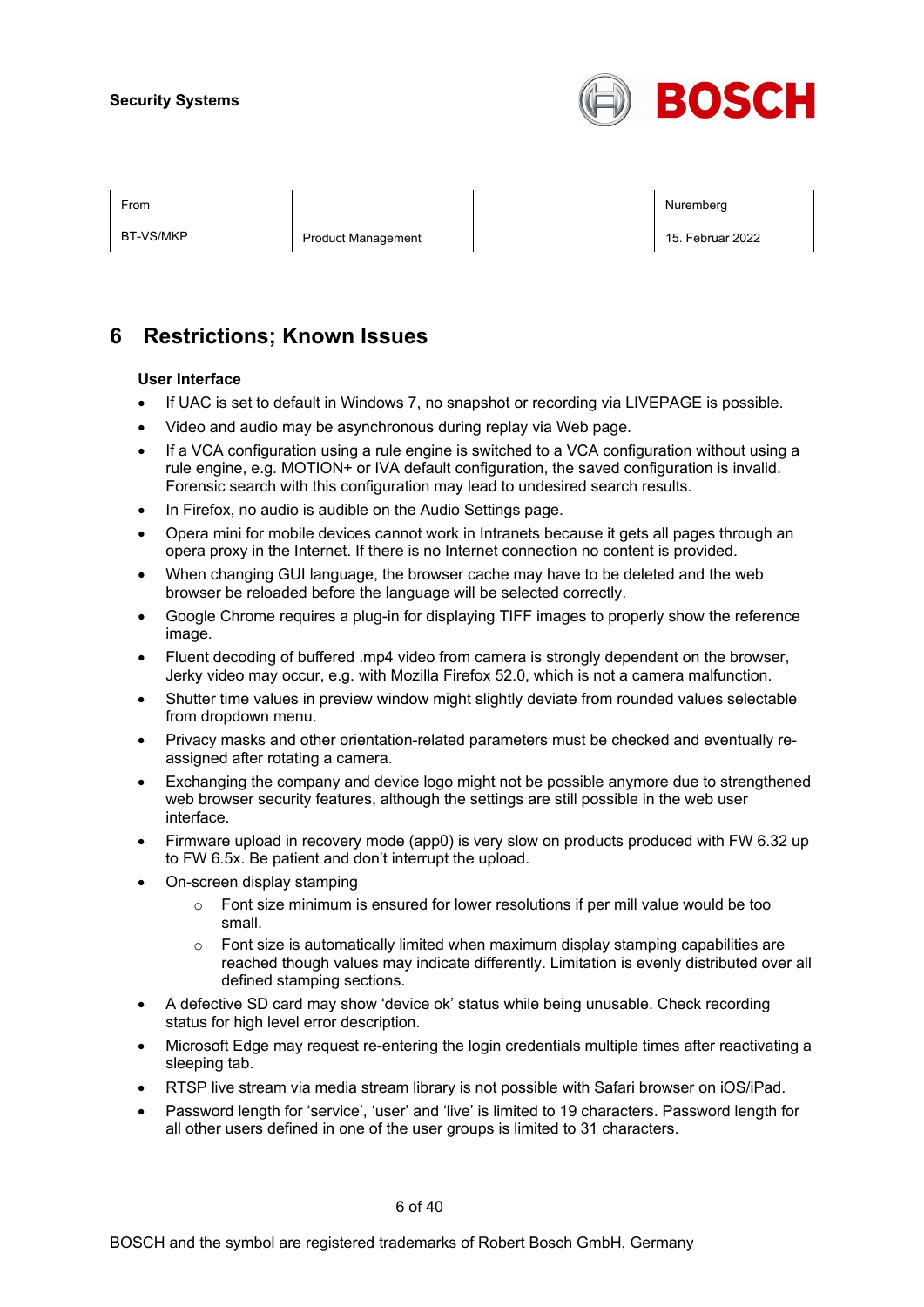

BT-VS/MKP Product Management 2022

From the second contract of the second contract of the second contract of the second contract of the second contract of the second contract of the second contract of the second contract of the second contract of the second

• Due to the recently introduced security feature 'HTTP referrer check' the browser connection will not be automatically redirected after an IP address change.

#### **Encoding**

- For H.264, only Main Profile using CABAC is supported. CAVLC is not supported.
- Frame rates in low light mode might vary and cause bit rate control to produce higher bit rates than set as maximum.
- With GOP structure set to IBP and IBBP the I-frame distance may not exactly correspond with the set value.
- For stream setting "Dual ROI" the maximum resolution of stream 2 might be limited regardless of a higher resolution selected in the encoder profile.
- Encoder quality regions are not implemented.
- For DINION IP bullet 3000i 5MP and FLEXIDOME IP 3000i 5MP series, using H.265 limits the maximum resolution to 4.2 MP. The maximum resolution of 5.3 MP can only be achieved with H.264 encoding.

#### **Security**

- When using certificates for mutual authentication, it must be ensured that the camera uses a solid and trusted time base. In case the time differs too much from the actual time, a client might be locked out. Then, only a factory default will recover access to the camera.
- Underscore character ("\_") and blank space are not allowed in common name in certificates.
- Excessive signing, e.g. due to very short video authentication signing interval, may have an impact on TLS connection setup.
- Client authentication is not working using Microsoft Edge as the browser does not send any certificate for client authentication, so the camera has nothing to authenticate.
- Video authentication using SHA hashing mechanisms are not functional if no self-signed certificate has been created yet. Opening an HTTPS connection once is prerequisite.
- Creating 2048 bit keys for self-signed certificates may take more than 20 seconds, extending the initial boot cycle, which may occasionally cause a timeout on the very first HTTPS connection to a camera. The next connection attempt typically is successful.
- If software sealing is active and SNMP is disabled in Network -> Network Services, no SNMP trap will be sent out on seal break due to the disabled service. The seal break itself is logged.

#### **Network**

- QoS values are set according to group Video/Audio/Control for UDP packets, but for TCP packets, only the QoS value for Video is inserted.
- IP addresses 172.20.1.0/30 which include 172.20.1.0 to 172.20.1.3 are reserved for internal communication and must not be used as device addresses. Products without internal communication ignore this restriction and allow the use of this range.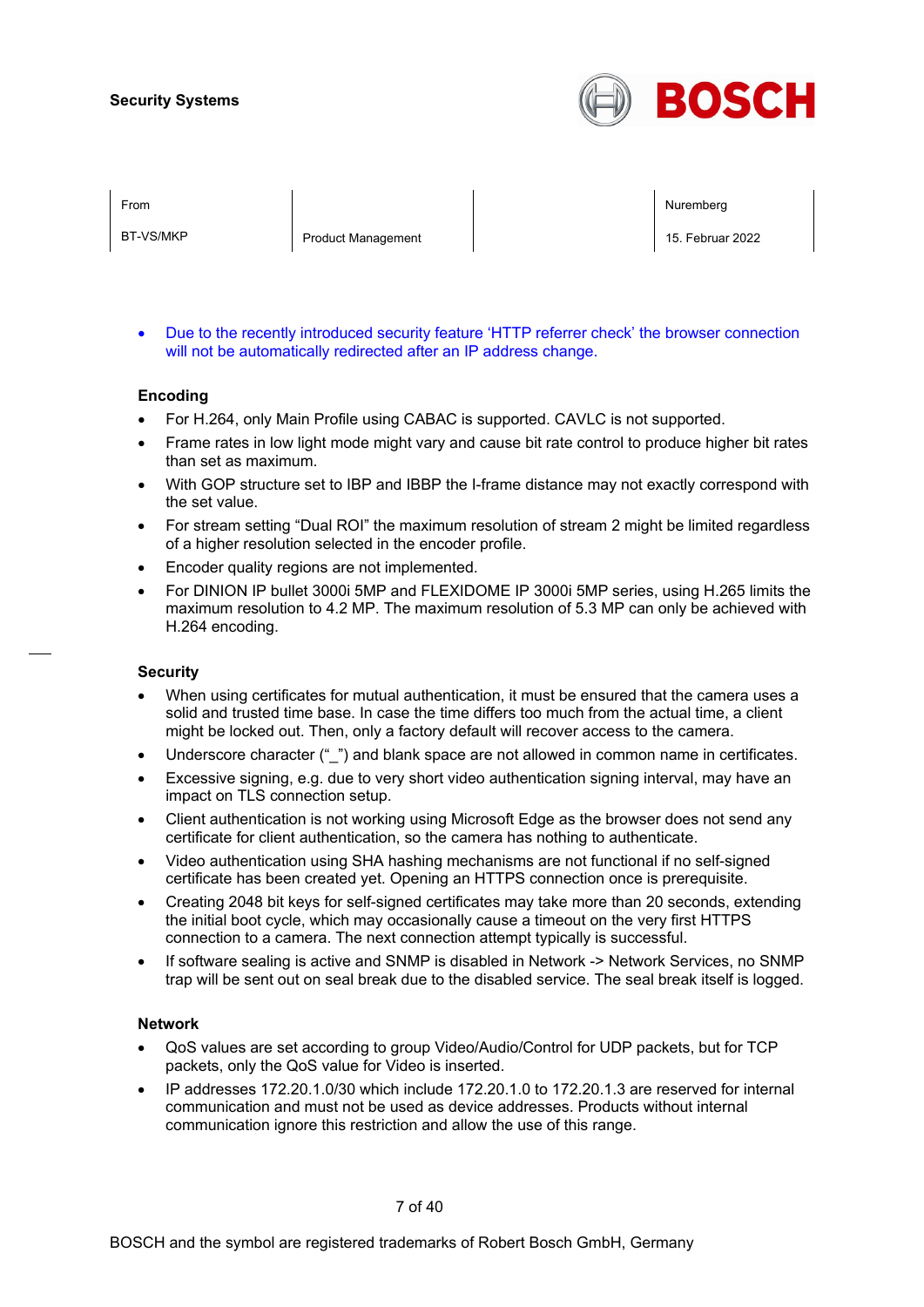

BT-VS/MKP Product Management 2022

From the second contract of the second contract of the second contract of the second contract of the second contract of the second contract of the second contract of the second contract of the second contract of the second

#### **VCA**

- Slow moving objects may not be detected. There is a minimum speed for objects to be detected as moving.
- On FLEXIDOME 5000i Essential Video Analytics is only running on prepositions, making Intelligent Auto Exposure non-functional outside of prepositions.
- Upgrading a MIC or AUTODOME, with VCA configured, to FW 7.70.126 will break the VCA configuration. It is recommended to upgrade to this FW 7.72. If the VCA configuration has not been changed manually, an upgrade from FW 7.70.126 to this FW 7.72 is advised to restore configuration and functionality.
- "VCA configuration" user group and its assignment needs to be configured and used in Configuration Manager 7.2 only
- IVA and flow need at least 12.5 frames per second video input frame rate. If IVA or Flow are configured, minimum frame rate of 12.5 must be set in ALC mode.
- There is only one configuration for IVA. When analysis type is changed, e.g. from IVA to IVA Flow, the former configuration is lost. Due to this, it is not possible to change the analysis type in a VCA profile switch.
- Due to a limitation of the script language that is used in the background, the delay timer for event-triggered VCA starts immediately when the configuration is set. A trigger event during this period does not restart the timer. Once the timer has elapsed, operation is as desired.
- On devices with VCA FPGA an outgoing IPv6 connection fails when device is initiator, e.g. trying to resolve a time server domain name,
- "Too dark" alarm is not triggered under normal conditions due to the cameras low-light capabilities.
- VCA shapes are not synchronized with video when using the open source JavaScript library for decoding.

#### **MOTION+**

• An alarm recording configured to be triggered by MOTION+ with masks may not be operational after reboot. Saving MOTION+ configuration without any changes recovers from that. Alternatively masks may not be used with MOTION+.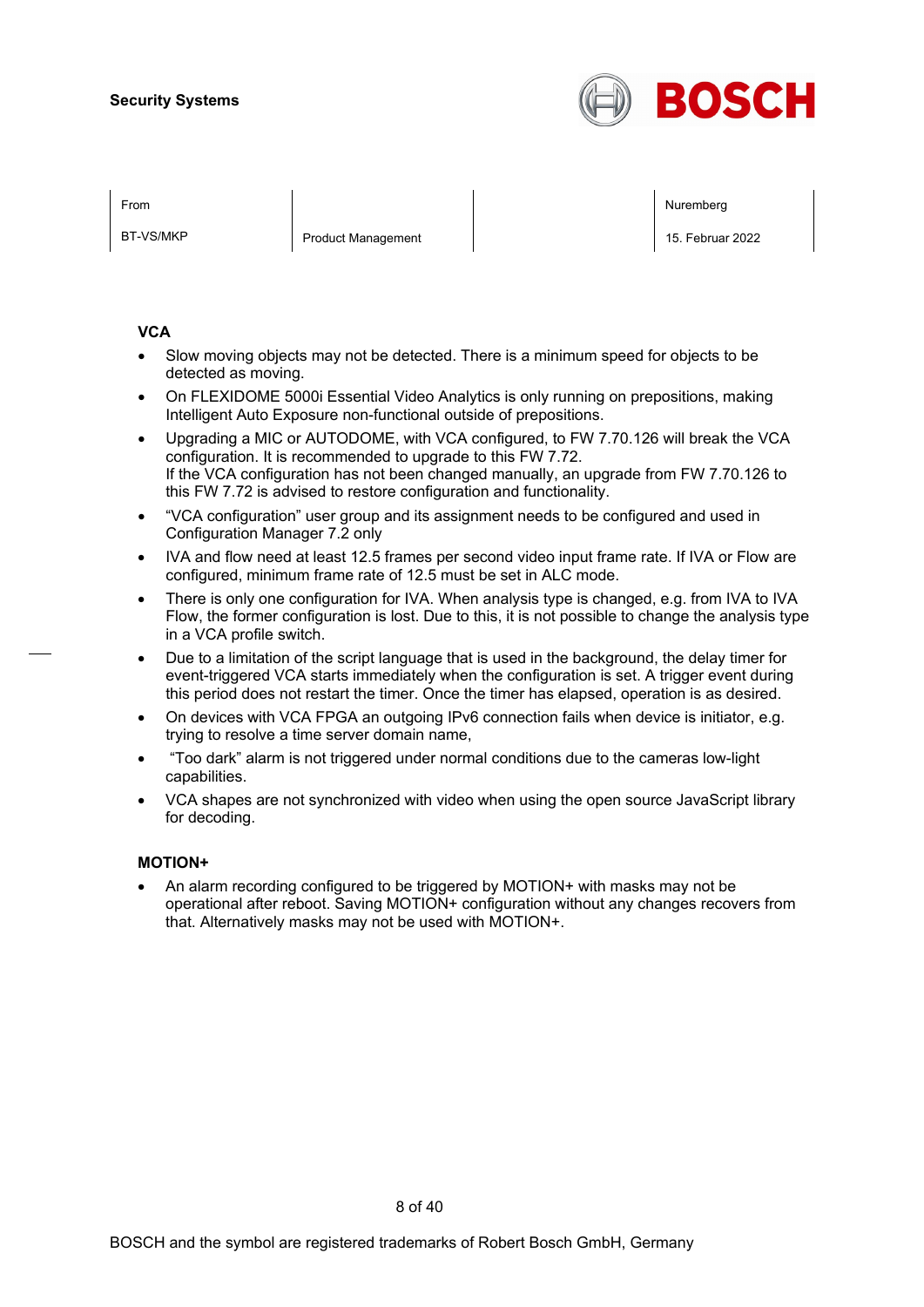

BT-VS/MKP Product Management 2022

From the second contract of the second contract of the second contract of the second contract of the second contract of the second contract of the second contract of the second contract of the second contract of the second

#### **Recording**

- LUN size for local recording via "Direct iSCSI" is limited to 2 TB.
- VRM version 2.12 or higher is required.
- In some cases formatting errors on external iSCSI drives may occur, which might need multiple tries to overcome.
- In rare cases it may happen that the owner of an iSCSI LUN is not displayed correctly. Recording is not affected, just previous owner remains displayed.
- If a device had primary and secondary recording running on SD card and is then added to a VRM system, the blocks used for primary recording will not be re-used, reducing the available recording space for the ANR recording. This can be solved by re-formatting the SD card.
- SD card recording performance is highly dependent on the speed (class) and performance of the SD card.
- With I-frame-only recording and audio also enabled for recording, audio will be fragmented or not audible during replay. Please disable audio recording in case of I-frame-only recording.
- Numbering of the recorded files on the replay page is not always contiguous. If snippets across block borders belong together, like pre-alarm and alarm recording, the snippets become logically united and only the lower file number is presented in the list.
- SDXC cards are formatted to FAT32 file system and not using the exFAT file system as being mandatory for SDXC standard compliance but fully recognized and accessible. The maximum size of 2TB is also supported with FAT32, once SD cards of that size might become available.

FAT32 also increases portability to other than Windows platforms.

- If a local media is exchanged, existing former recordings are only discovered after rebooting the device.
- Physically removing the local storage media while recording causes the device to reboot. Recording must be stopped before removal.
- Changing audio format while audio is being recorded may cause unknown behaviour of the device and must be avoided.
- 5MP and larger JPEG streaming via RTSP is only possible with decoders supporting the ONVIF extensions.

JPEG streaming via RTSP is based on RFC 2435. This RFC only allows for a maximum JPEG size of 2048 by 2048.

With ONVIF, the original, larger JPEG headers can also be transmitted via RTP header extensions. Unfortunately, this only works with decoders using these extensions, i.e. it does not work with a standard VLC.

- After modifying account settings, e.g. FTP server address, to get the changes applied either switching posting off and on or restarting the device is required.
- The storage system indicator status must be ignored during formatting of an SD card.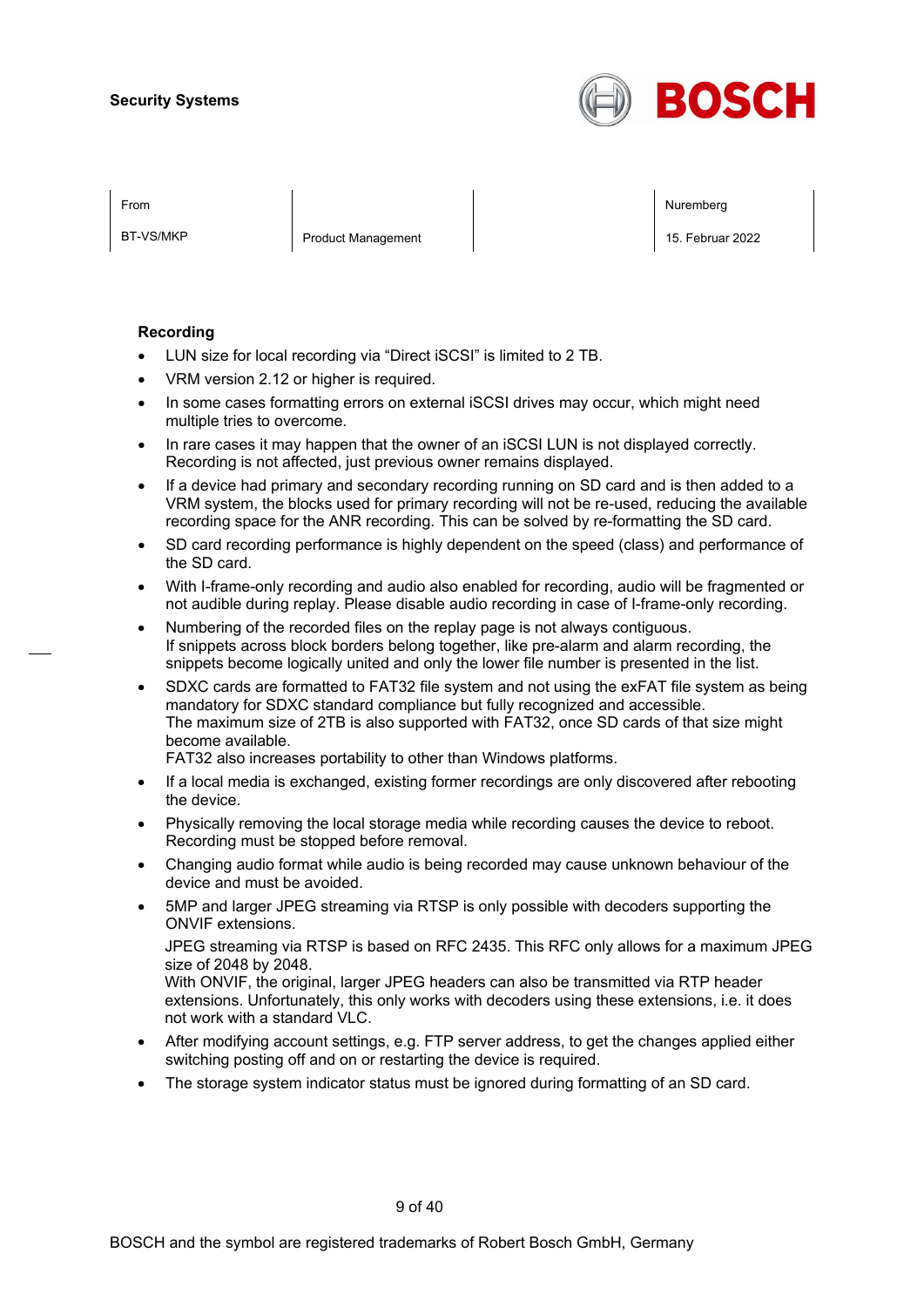

| FIUII |  |  |
|-------|--|--|
|       |  |  |
|       |  |  |

BT-VS/MKP Product Management 2022

From the second contract of the second contract of the second contract of the second contract of the second contract of the second contract of the second contract of the second contract of the second contract of the second

- Forcing the camera into an overload situation may cause undesired behaviour and in worst cases even recording gaps. It should always be ensured that the CPU load is not consistently around or at its maximum. This can be achieved by adapting encoder settings or avoiding too many tasks, e.g. client sessions, in parallel.
- In FLEXIDOME IP 8000i SD cards 1 and 2 initial behaviour is different due to the first SD card being automatically added by the system and prepared for recording while the second SD card is treated like any other additional storage medium that must be manually added to the system before it can be used.
- In FLEXIDOME IP 8000i SD card failover mode is not supported in case of ANR. Both SD cards will be used with equal priority.

#### **Export**

- FTP exported files which include audio in a format other than AAC must be renamed from .mp4 to .m4a to allow correct playback in QuickTime.
- With JPEG Posting active when device is booting, the first posted JPEG image may be a nocam logo.
- FTP posting with resolution 1080p delivers JPEG with size of 1920x1072 pixels due to 16 pixel macroblock boundary of the JPEG encoder.
- If FTP export files contain only a few frames some players might not correctly replay such a file, or the replay is too quick to recognize something. The exported file is not corrupt though it might seem so.
- Files exported using continuous FTP backup for Rec. 2 where stream 2 is set to I-frames only mode contain wrong timing information and play back too fast.
- FTP export file size is always 100 MB if resolution change occurred in exported time span.
- Getting the file list from Dropbox may fail if there are too many objects (files and folders). Limit is approximately higher than 500 objects but also dependent on file name length etc.
- Using "export from memory" with pre-alarm recording exceeding the available memory will cause continuous recording on the account storage. Checking the memory requirement of the pre-alarm ring is advised to avoid unexpected memory consumption.
- When recording to RAM and 'Export from memory' the recording status page may not show the correct recording status.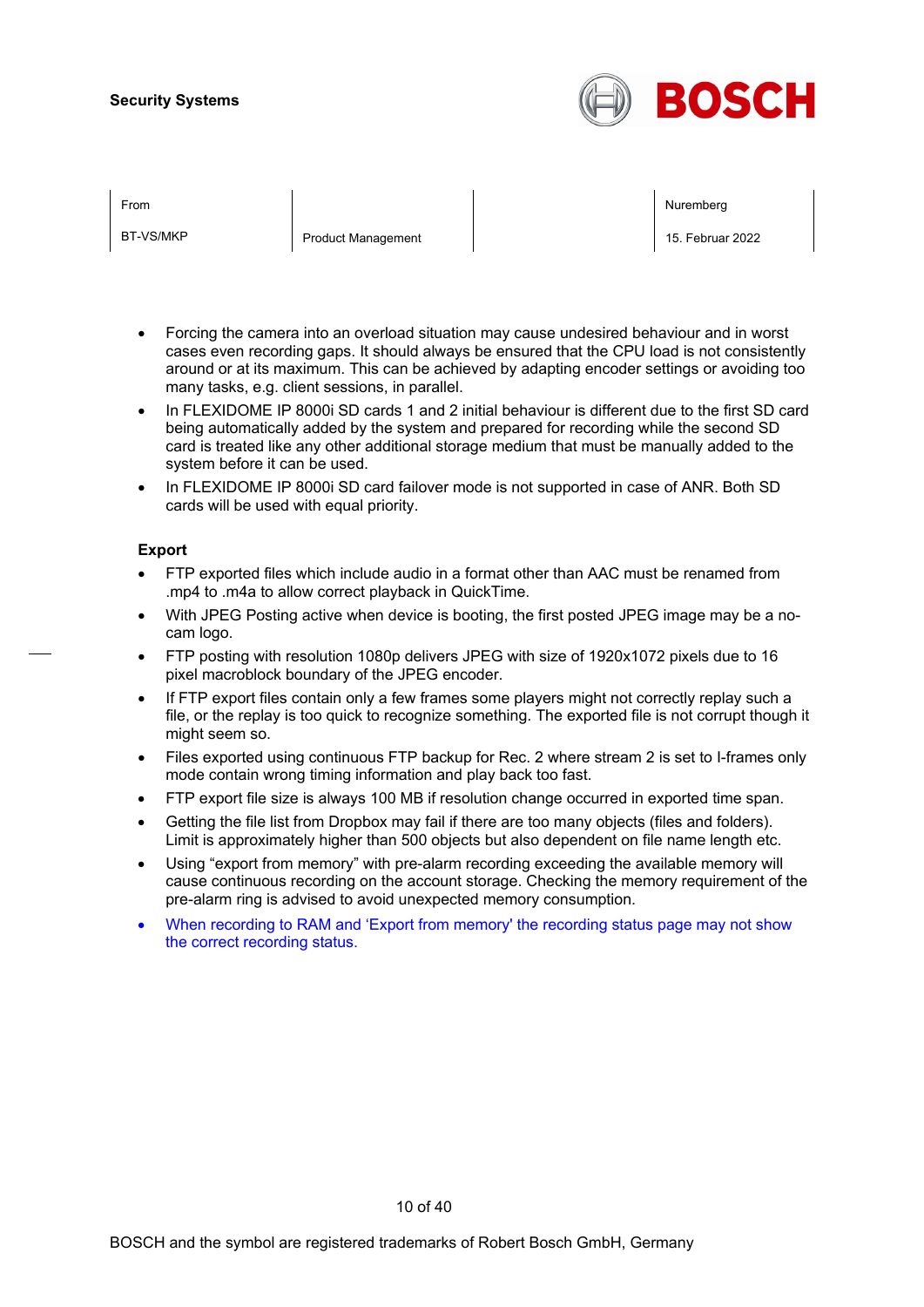

BT-VS/MKP Product Management 2022

From the second contract of the second contract of the second contract of the second contract of the second contract of the second contract of the second contract of the second contract of the second contract of the second

#### **Moving cameras**

- Autopan starts outside of defined range if orientation is set to "Inverted".
- Tilt up limit is treated as lower tilt limit if orientation is set to "Inverted".
- In AUTODOMEs, blanked sector may trigger a "too dark" alarm.
- On AUTODOMEs, privacy masking does not cover the complete configured area if privacy mask is placed too close to the edge of a scene. Move the target position to the center of the scene before creating a privacy mask.
- If LIVEPAGE is refreshed during recording of Tour A/B on AUTODOMEs the button "Stop display" will falsely display "Start recording" but still continue tour recording.
- After a firmware upload it may happen that the Privacy Masks and settings from Installer Menu are set to default. Make sure to check if Privacy Masks and Installer Menu settings are still valid after uploading new firmware.
- For optimal image performance the user is advised not to turn off contrast enhancement during normal camera operation.
- To improve Recorded (Guard) tour playback accuracy, Bosch recommends users record tours using the User Interface (UI) instead of using a keyboard. In the event that the Recorded (Guard) tour loses position accuracy during playback, users should re-home the camera using the "Find home" button on the Live page.
- MIC 7000 orientation can be switched between normal and canted.
- When the user changes orientation from normal/canted to inverted (or vice versa), MIC 7000 will tilt itself up and over so that the visor and wiper are on top. If there is an attached illuminator this would result in the illuminator hitting the MIC's body. To avoid this, MIC 7000 will not allow an orientation change while the illuminator is attached. A warning message with "Yes/No" selection will be displayed when the user clicks the orientation radio button and the MIC has an illuminator.
- On AUTODOME 7000 and MIC 7000 "HDR" can be selected in the preposition mapping but has no effect as it is not supported in these models.
- NTCIP requires to have the SNMP port enabled to become functional. As the SNMP port, amongst others, has been closed by default if not needed due to security improvements, it must be re-enabled to allow NTCIP to work.
- Scene/VCA profile may not be correctly restored, causing the Sketch button to be disabled.
- On MIC IP ultra 7100i, the white balance sodium lamp levels have no function.
- On AUTODOME 7000i in inverted mode, fields in global VCA move into wrong direction.
- On MIC IP 7100i it may take an extended period of time before video starts streaming, both on upgrading to, and downgrading from this firmware version.
- Despite earlier mentions, AUTODOME starlight 7000i is only supported since FW 7.50.
- ONVIF GetStatus and GetPresets positon data is incorrect.
- On MIC IP fusion 9000i, toggling the optical camera enhancement settings may sometimes affect the thermal camera settings.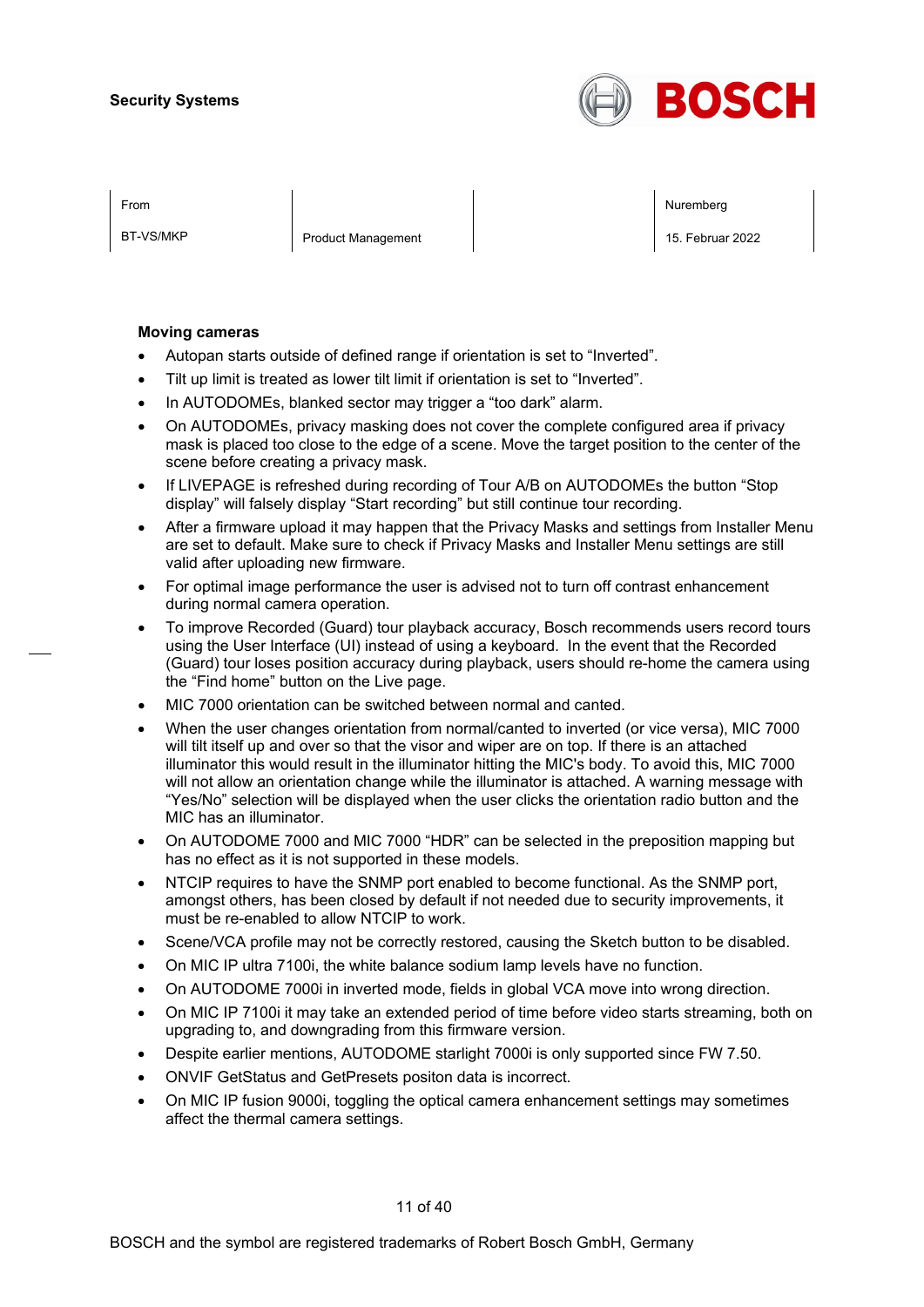

|  | ⊢rom |  |  |
|--|------|--|--|
|  |      |  |  |
|  |      |  |  |

BT-VS/MKP Product Management 2022

From the second contract of the second contract of the second contract of the second contract of the second contract of the second contract of the second contract of the second contract of the second contract of the second

- For AUTODOME IP starlight 7000i, MIC IP starlight 7100i and MIC IP ultra 7100i, FW7.72 changed the process to set up Intelligent Tracking feature. For AutoTrack Auto to function with Global VCA, first the Global VCA must be configured to detect any object in the FoV. This was not, prior to FW7.72, a required step in order to use the Auto mode.
- On latest MIC 9000i with 9mm lens, metadata fusion might show misaligned shapes on the thermal image due to stronger lens distortion.

#### **DIVAR hybrid / network**

- Cameras running FW 6.4 or higher are only compatible with DIVAR network / hybrid FW 1.2.1 and higher. With earlier DIVAR network / hybrid firmware versions, the I-frame distance needs to be adapted to 30 or less.
- Cameras running FW 7.10 are only compatible with DIVAR network / hybrid FW 3.0.0 and higher. Compatibility with earlier DIVAR network / hybrid firmware can be obtained by reenabling basic authentication or by using HTTPS.
- Connections to cameras running FW 7.50 and higher and using 2048 bit asymmetric keys may run into timeout due to the long key generation time for the multiple parallel TLS connections by the DIVAR network/hybrid.

#### **ONVIF conformance**

When using GetPresets command preposition names are not set for scene1 to scene6.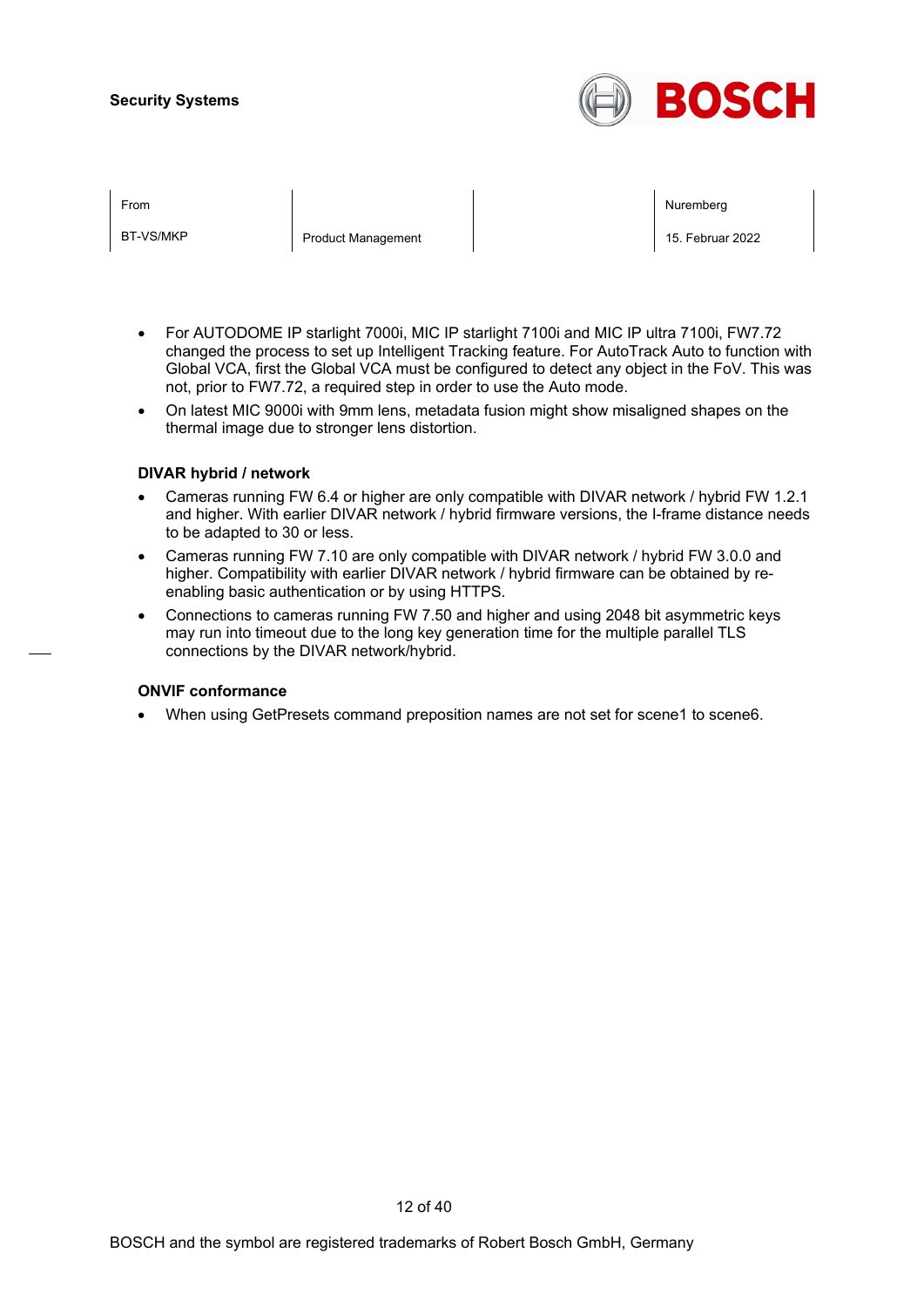

BT-VS/MKP **Product Management** 15. Februar 2022

From the second contract of the second contract of the second contract of the second contract of the second contract of the second contract of the second contract of the second contract of the second contract of the second

#### **Miscellaneous**

- Before upgrading FW it is best practice to back-up all configurations first, incl. IVA and calibration.
- After reboot, the system time re-synchronisation may be delayed up to 9 seconds for SNTP respectively up to 14 seconds for time server protocol.
- AAC audio timestamps for UDP live video streams as well as for recording streams are based on 90 kHz instead of 16 kHz to ensure compatibility with Video SDK. AAC audio timestamps for TCP live video streams are based on the standard 16 kHz timestamps. Standard players should connect to live video with AAC audio using TCP.
- After changing the selectable camera mode via alarm input the switch back to a previous mode doesn't work anymore.
- Firmware upload stops recording when it fails or is terminated.
- After downgrade configuration integrity cannot be ensured and settings need to be checked or re-configured. Sometimes even a factory default might be required, which is anyway recommended after a firmware downgrade.
- When a configuration file is loaded to an incompatible camera, e.g. a configuration file from a HD camera loaded onto a VGA camera, encoder settings might become invalid and need to be re-configured.
- Uploading a configuration file from a different camera platform may result in unpredictable behaviour.
- If it shall be checked if the image is not frozen, use milliseconds timestamp to verify.
- Intelligent Defog default is OFF under "Low bitrate" scene mode.
- When combining CPU-intensive functions like e.g. encryption, watermarking, or dual recording, with high quality and high frame rate encoder settings, tuning of encoder profile settings might be required to avoid overload situations.
- No time change is allowed during the time when the "hour is repeated".
- Maintenance log file creation and download requires some time, though there is no progress indication, and needs to be waited for completion.
- Millisecond stamping on 60 fps cameras is refreshed with 30 Hz only, updating only every second frame.
- JPEGs with VCA overlay are not fully synchronized. Shapes might be slightly off.
- Audio back-channel in Chrome browser may be delayed when using an unsecure or unaccepted HTTPS certificate.

Please check the respective release letter of a camera for further device-specific restrictions.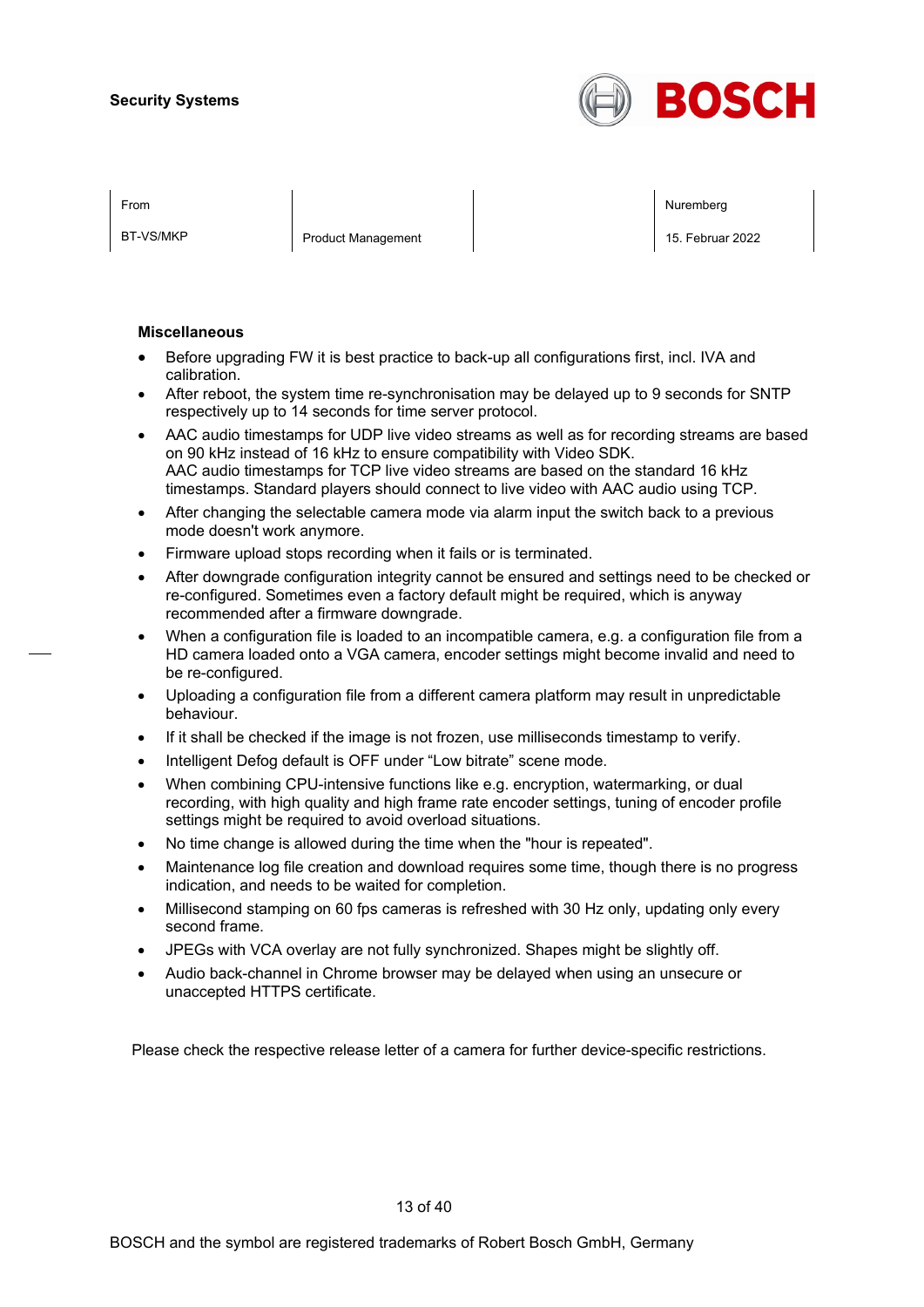

BT-VS/MKP **Product Management** 15. Februar 2022

From the second contract of the second contract of the second contract of the second contract of the second contract of the second contract of the second contract of the second contract of the second contract of the second

## **7 Previous Revisions**

### *7.1 New Features with 7.82.0025 / 7.82.0026*

- Support of VCA profiles has been extended to 32, providing more flexibility in assignment to PTZ prepositions and allowing coverage of 360 degree view with 32 sectors, even for zoomed-in thermal camera. Due to this extension and a 4 bit limit for the profile number in the metadata stream, metadata searches are now restricted to 14 individual profiles only, as profile number 15 is reserved for marking 'extended profile' in use.
- With the special 'extended basemode' license installed, it is now possible to select the cropped resolution1280x960 for stream 2. It is also possible to select the encoder source when using CGI parameter 'JpegSourceEncoder' to retrieve a snap.jpg of a cropped resolution stream from the camera.
- Firmware version 7.81 introduced an additional check on the HTTP referrer, an improvement to reduce the vulnerability for Cross Site Request Forgery (CSRF) attacks. For backward compatibility with legacy clients, applicable where alternative measures are put in place, this check can be disabled via the user interface.
- For TLS usage and 802.1x certificate verification, SHA384 hashing is now supported.
- For 802.1x, server certificate verification can be disabled, when a specific global license is installed. A server certificate is then no more required or will not be considered if installed. The license key to disable the server certificate verification is:
	- o 12-01.48.01-3C683BD3-54B029FA-7E5ADCC5-6F29CD7F-55B0528E

The license key to enable the server certificate verification is:

o 12-01.48.00-EE2A44C1-EE5CC9E0-0BB6FBBD-2B582636-2CBBB1FC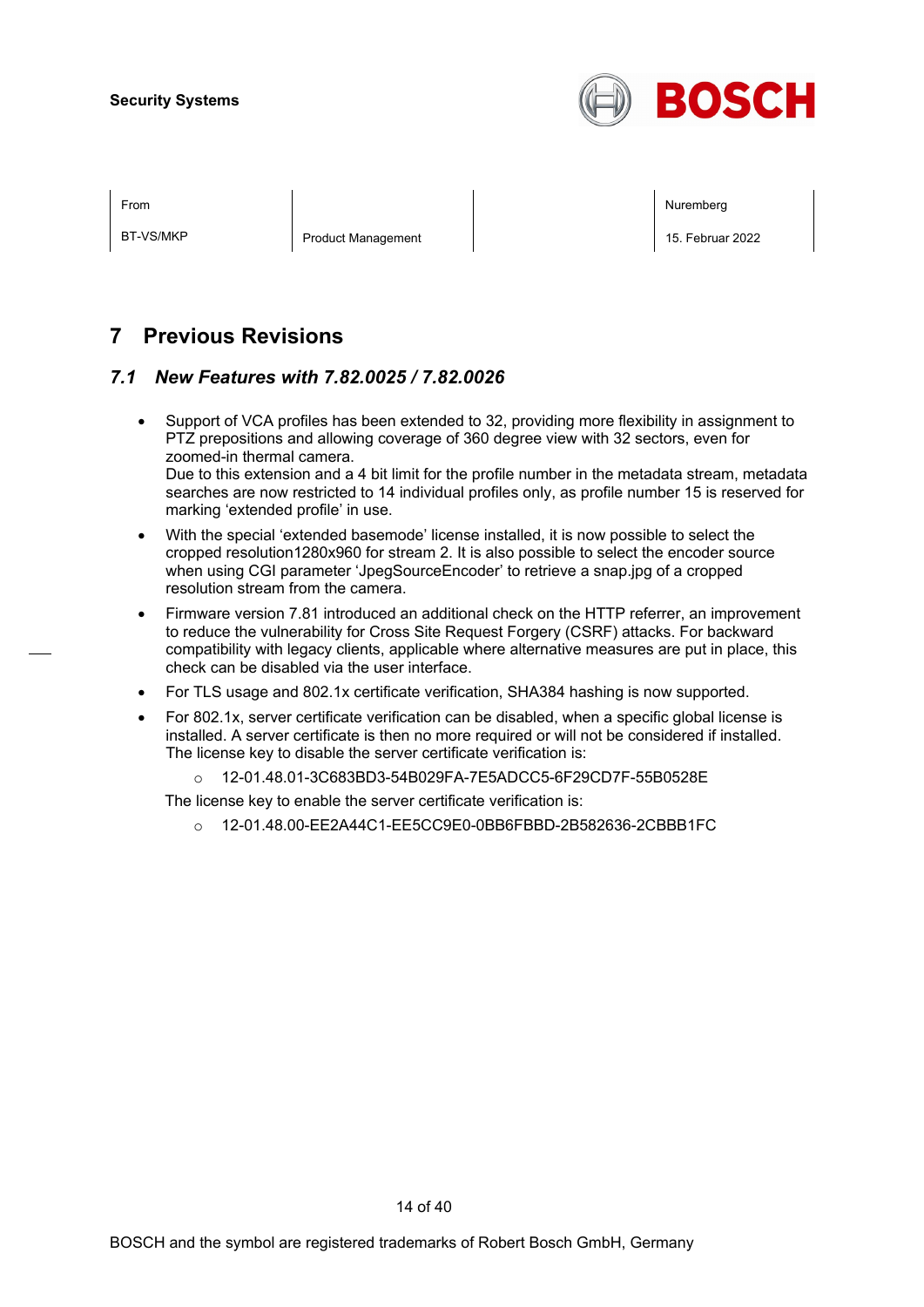

BT-VS/MKP **Product Management** 15. Februar 2022

From the second contract of the second contract of the second contract of the second contract of the second contract of the second contract of the second contract of the second contract of the second contract of the second

### *7.2 Changes with 7.82.0026*

• In FLEXIDOME IP 5000i, auto-focus has been improved to better adapt to lens characteristics.

### *7.3 Changes with 7.82.0025*

- An issue, introduced with FW 7.81, where the ONVIF command GetEventProperties did not show the old IVA events nor the new RuleEngine events anymore, is fixed. With FW 7.82 it will show the configured RuleEngine events. A proper implementation should use the ONVIF commands GetRules and GetSupportedRules for a comprehensive rule presentation.
- An issue with internal adaptation of the iSCSI MSS when the MTU value is changed is fixed.
- An issue with thermal settings lost when changing parameters on the visual line is fixed.
- An issue where the camera did not receive an IP address via DHCP after 802.1x authentication is completed is fixed.
- An issue where MIC 9000 sporadically showed no thermal video after reboot is fixed.
- An issue with increased response time for ONVIF Profile M event handling via MQTT is fixed.
- Due to a change in the Dropbox API, the support for Dropbox will be deprecated. We are working on providing an alternative, which will be announced with a future firmware version.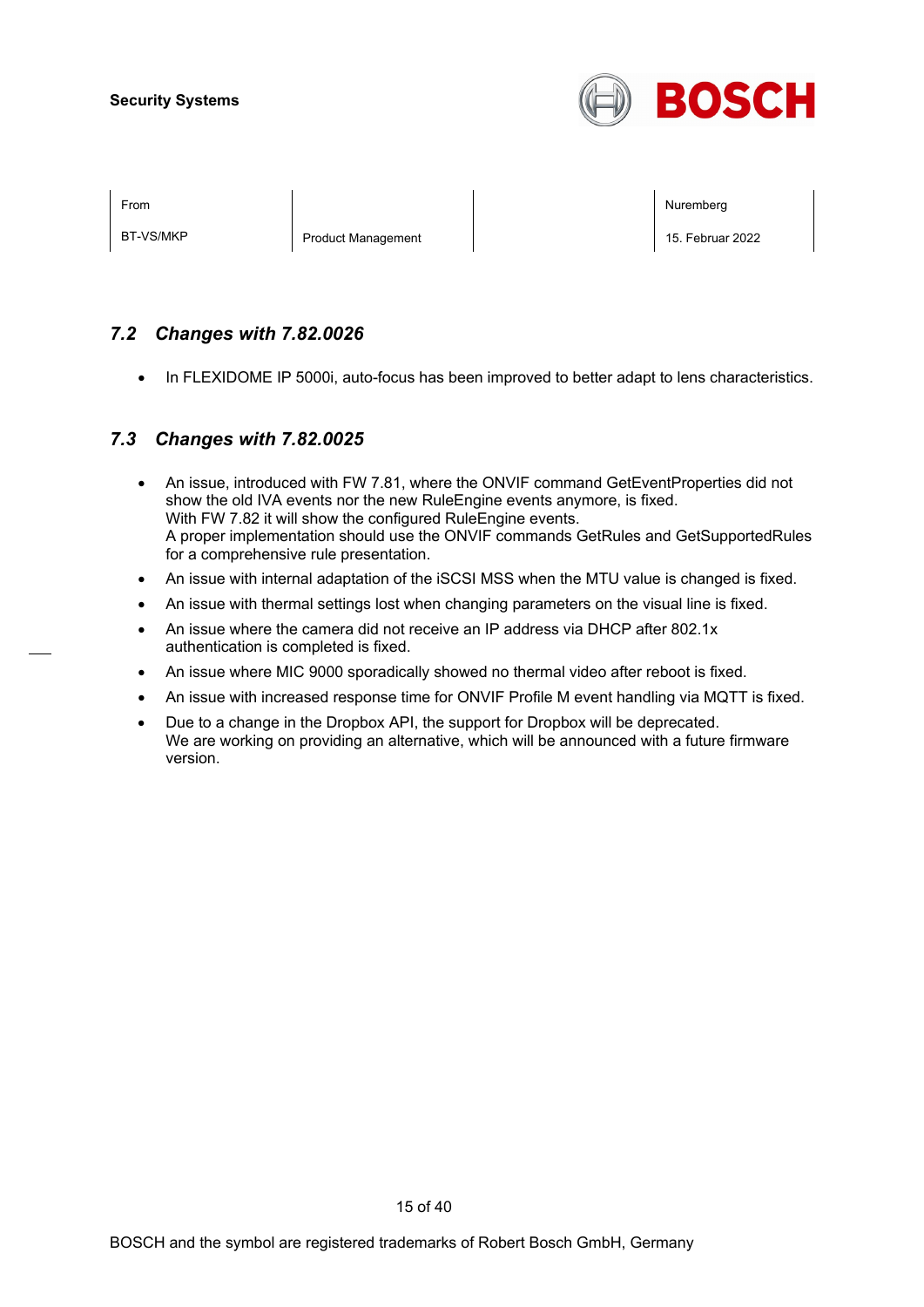

| ⊦rom |  |
|------|--|
|      |  |

BT-VS/MKP **Product Management** 15. Februar 2022

From the second contract of the second contract of the second contract of the second contract of the second contract of the second contract of the second contract of the second contract of the second contract of the second

### *7.4 New Features with 7.81.0060*

- Support of the new indoor FLEXIDOME 8000i variants: FLEXIDOME IP indoor 8000i.
- New P-iris supported on FLEXIDOME IP starlight 8000i.
- Support of ONVIF Profile M, including MQTT event forwarding.
- China standard GB/T 28181 has been put under a global license. When GB/T 28181 shall not be available it can be disabled with a global license key. This is irreversible for customers and can only be reversed via service and repair. The license also prohibits downgrading to earlier versions which provided GB/T 28181 as standard feature. License key to disable GB/T 28181 is:
	- o 22-01.47.01-BF365391-21ABCB3D-28699CE4-3BD3AB09-FE25CD61
- New Western Digital industrial SD cards with lifespan monitoring are supported.
- Privacy masks can be enabled and disabled via a single switch command.
	- Audio alarm menu has been enhanced to allow shaping for certain audio occurrences.
		- o Alarm thresholds are separated per frequency band.
		- o Sensitivity can also be set separately per frequency band, if required.
- Dashboard and dashboard export have been enhanced by iSCSI information and various other settings.
- Flexible person shape can be selected in 3D tracking.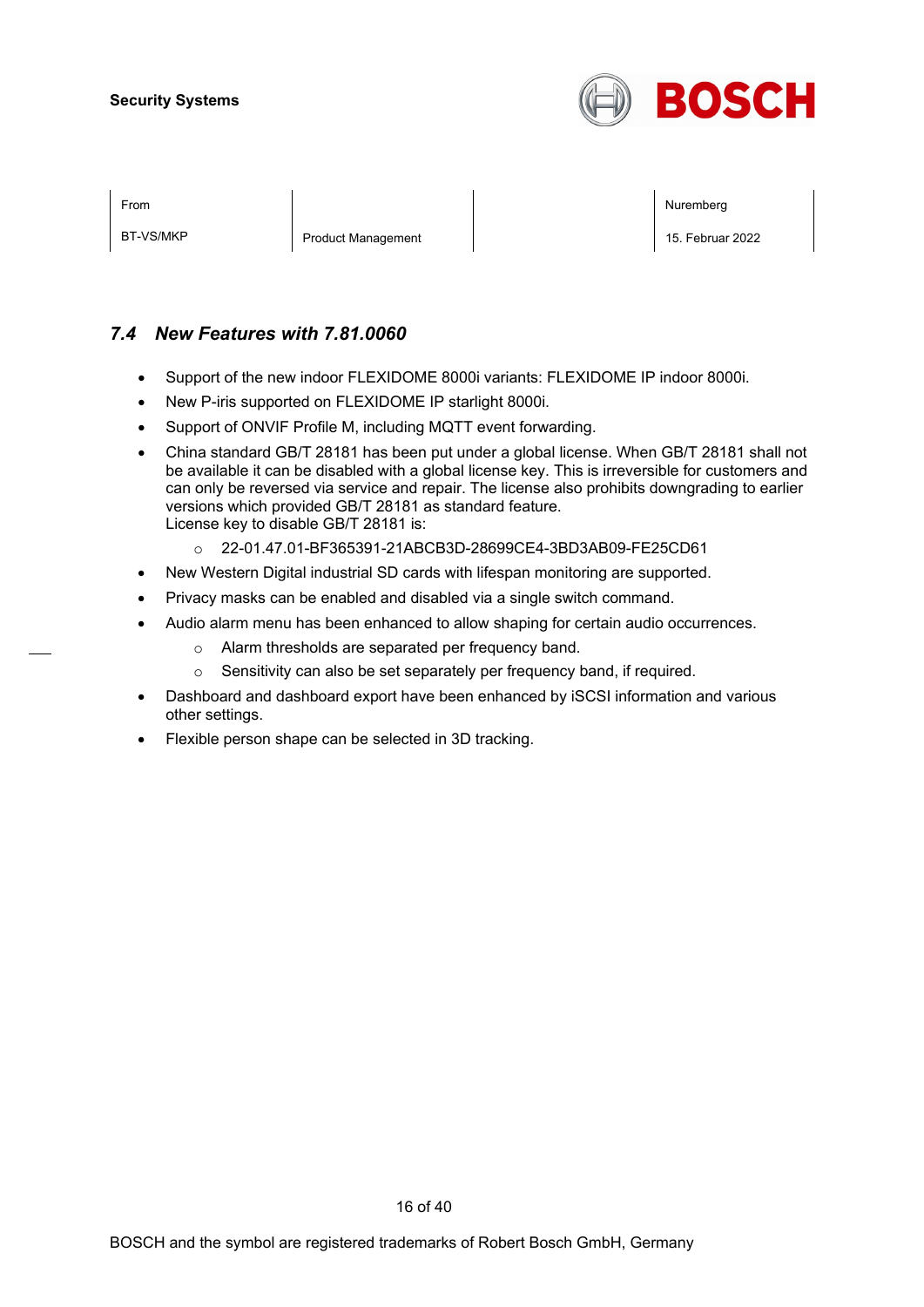

| ×<br>I |
|--------|
|--------|

BT-VS/MKP **Product Management** 2022

From the second contract of the second contract of the second contract of the second contract of the second contract of the second contract of the second contract of the second contract of the second contract of the second

### *7.5 Changes with 7.81.0060*

- Network authentication via 802.1x starts only after synchronization with time server, or after timeout falls back to internal time base. Authentication attempt without valid time is prohibited.
- Selection of audio encoding (G.711, L16, AAC) and AAC modes (48 kbps, 80 kbps) are now separated. Indication is given that AAC 80 kbps is not functional with the livepage via RTSP.
- SNMP MIB has been extended by manufacturer name and serial number.
- Encoder streaming base mode names are auto-generated from the configured resolutions.
- An issue with absolute position, reversed tilt movement, and incorrect pan coordinates via ONVIF is fixed.
- An issue where alarm message text was not written to the correct metadata layer is fixed.
- An issue where custom gain values were lost when switching between scene modes is fixed.
- An issue with IVA events not being forwarded via ONVIF is fixed.
- An issue with privacy mask "Auto" always being grey is fixed.
- An issue with blurry stamping on the thermal image of MIC IP 9000i is fixed.

During a penetration test, Kaspersky Lab, who was contracted by Bosch for IP camera security maturity certification, detected a vulnerability which required immediate action to ensure the security of installations using our cameras.

For more details refer to our Security Advisory BOSCH-SA-033305-BT, published at our Security Advisory web page

<https://www.boschsecurity.com/xc/en/support/product-security/security-advisories.html> or visit our PSIRT website at [https://psirt.bosch.com.](https://psirt.bosch.com/)

• An issue which provided a possibility to conduct a CSRF (Cross Site Request Forgery) attack is fixed (CVE-2021-23848).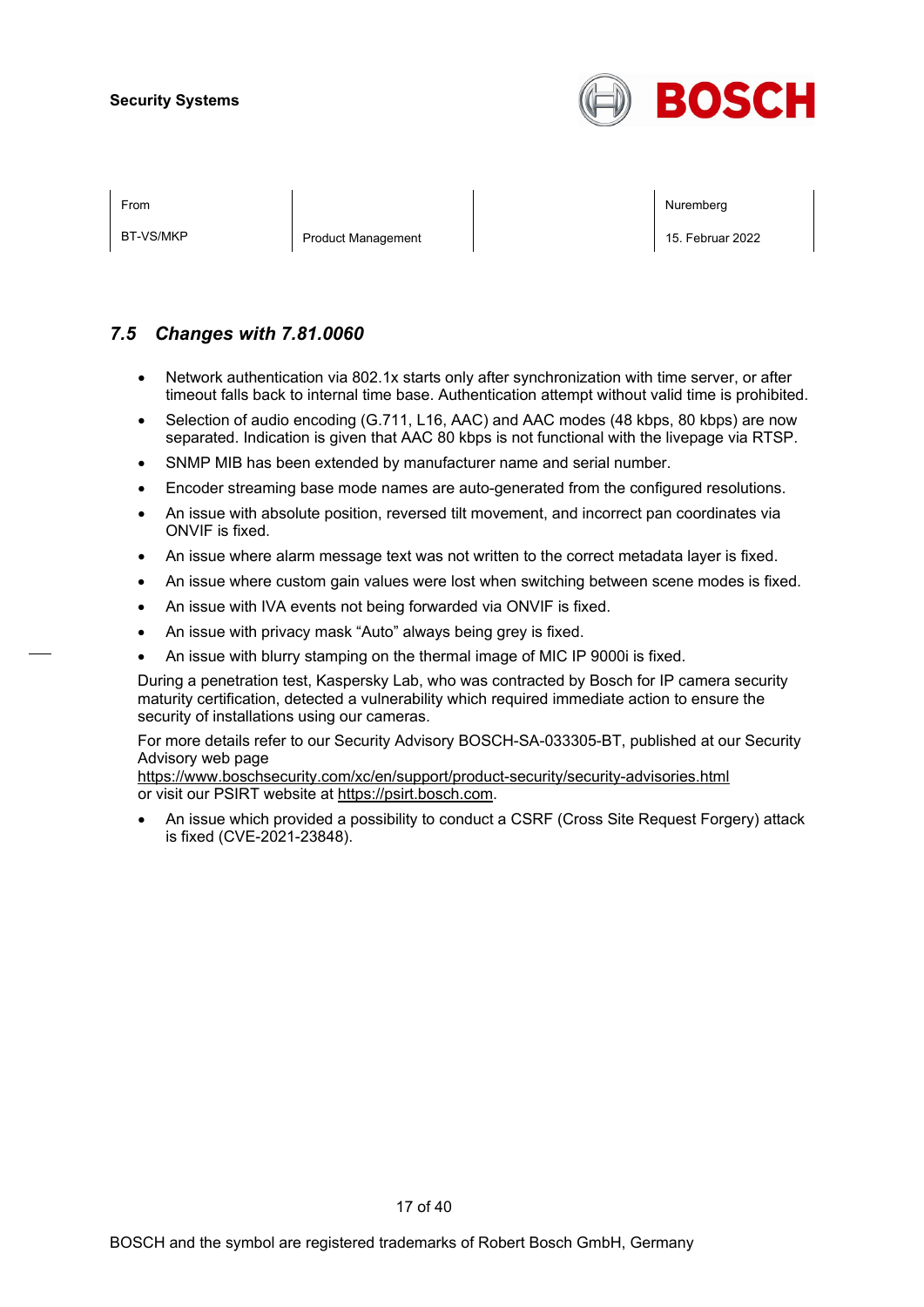

| ×<br>I |
|--------|
|--------|

BT-VS/MKP Product Management 15. Februar 2022

From the second contract of the second contract of the second contract of the second contract of the second contract of the second contract of the second contract of the second contract of the second contract of the second

### *7.6 Changes with 7.80.0129*

During a penetration test, Kaspersky Lab, who was contracted by Bosch for IP camera security maturity certification, detected some vulnerabilities which required immediate actions to ensure the security of installations using our cameras.

For more details refer to our Security Advisory BOSCH-SA-478243-BT, published at our Security Advisory web page

<https://www.boschsecurity.com/xc/en/support/product-security/security-advisories.html> or visit our PSIRT website at [https://psirt.bosch.com.](https://psirt.bosch.com/)

- An issue with unauthenticated information extraction is fixed (CVE-2021-23847) (already fixed in 7.80.0128).
- An issue with reflected XSS in URL handler is fixed (CVE-2021-23848).
- An issue with denial of service due to invalid web parameter is fixed (CVE-2021-23852).
- An issue with improper input validation of HTTP header is fixed (CVE-2021-23853).
- An issue with reflected XSS in page parameter is fixed (CVE-2021-23854).

### *7.7 Changes with 7.80.0128*

• An important fix was made to improve the overall security of the firmware.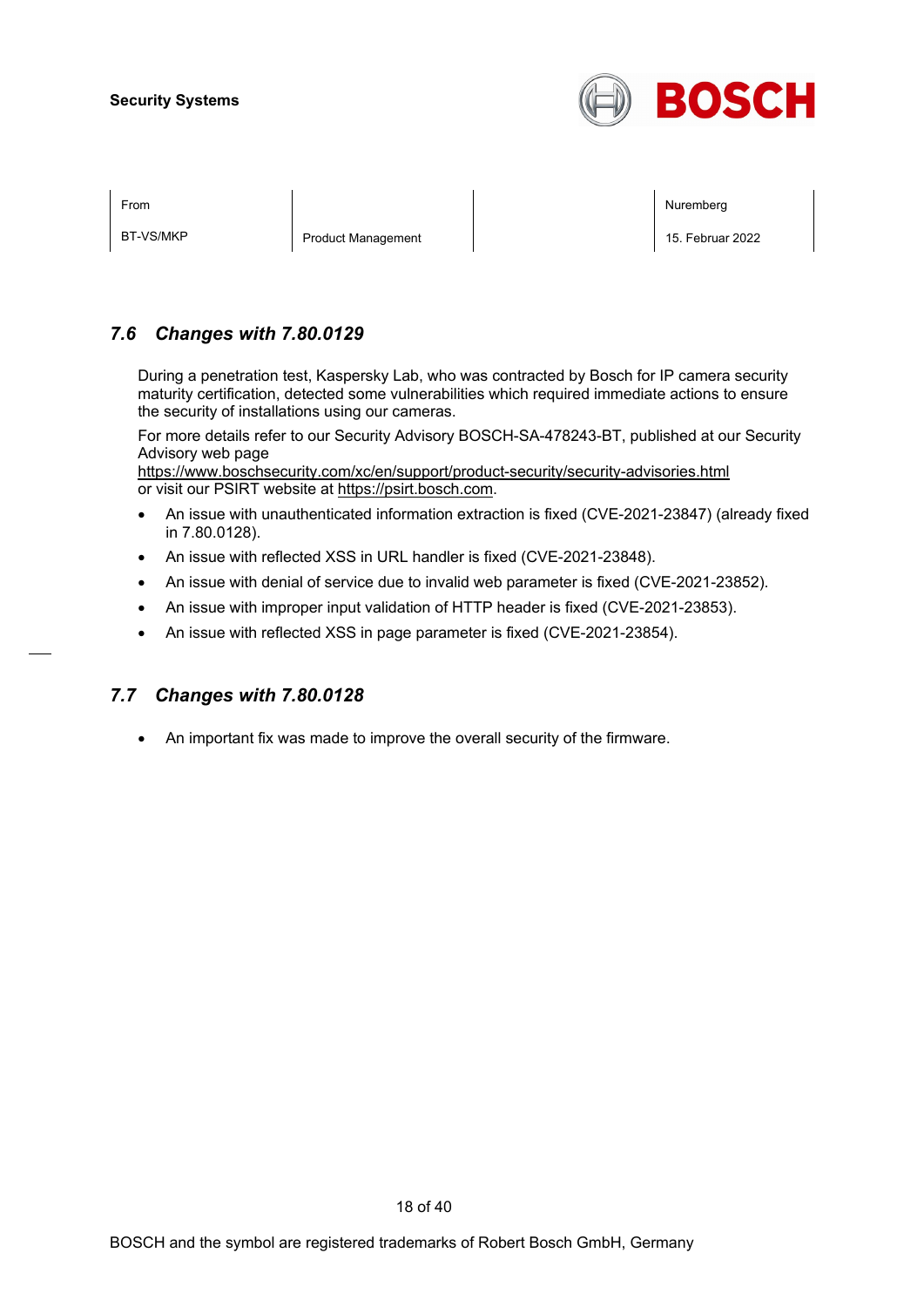

| ×<br>I |  |
|--------|--|
|        |  |

BT-VS/MKP **Product Management** 2022

From the second contract of the second contract of the second contract of the second contract of the second contract of the second contract of the second contract of the second contract of the second contract of the second

### *7.8 New Features with 7.80.0127*

- Support of new IR cameras in AUTODOME IP 5100i family.
- Support of new X series cameras in FLEXIDOME IP 8000i family.
- Extended number of resolutions and frame rate combinations for FLEXIDOME IP 8000i family.
- On-screen display stamping has been reworked to allow more flexibility.
	- o Font size can be defined per stamping section, resolution-independent by per mill of screen size.
		- Font size will automatically be limited to the possible maximum size, evenly distributed over all stamping sections.
	- o Text and background colours can be defined per stamping section.
- Temperature and humidity levels can be queried via SNMP from applicable cameras.
- Following camera block firmware updates are incorporated. Refer to Knowledge Base for camera block firmware upgrade instructions (keyword search – "camera block performance").
	- o AUTODOME IP starlight 7000i received new camera block firmware for video optimization.
	- o MIC IP starlight 7100i kept same camera block firmware as FW 7.72.
	- $\circ$  MIC IP starlight 7000i, MIC IP fusion 9000i (per S/N range listed in the upgrade instructions) received new camera block firmware for focus optimization

19 of 40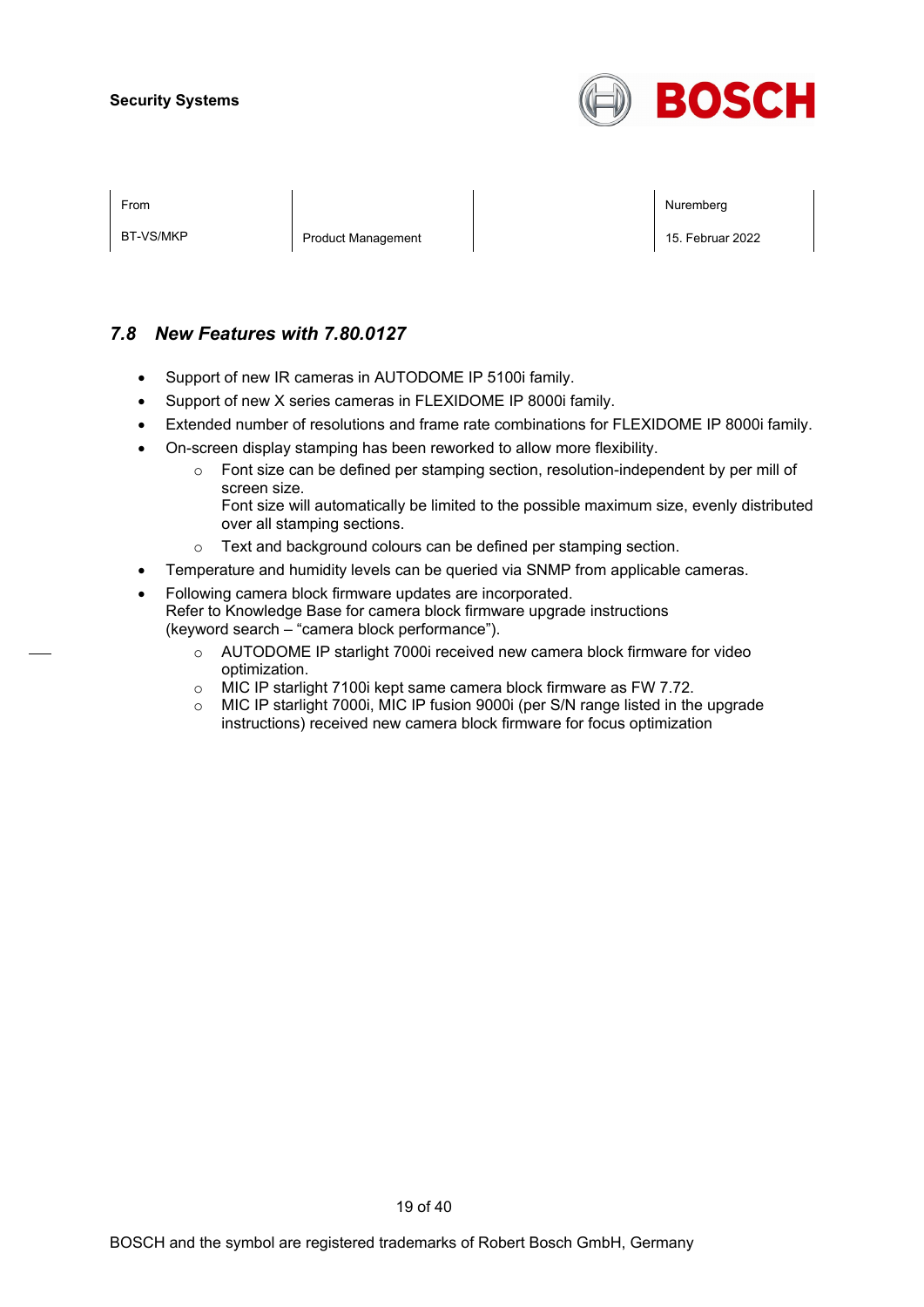

BT-VS/MKP Product Management 15. Februar 2022

From the second contract of the second contract of the second contract of the second contract of the second contract of the second contract of the second contract of the second contract of the second contract of the second

### *7.9 Changes with 7.80.0127*

- Usability improvements
	- o Reboot request info is displayed when a license has been installed.
	- $\circ$  In case a Remote Portal user's login credentials are associated with multiple company accounts in Bosch Remote Portal, a message will be displayed in order to make sure that a "default commissioning company" will be defined. Otherwise a successful registration will be prevented.
- **Moving Cameras** 
	- $\circ$  ONVIF Configuration push/focus mode change no longer changes the Max Gain value.
	- o ONVIF Absolute Position improved to avoid overshooting and/or losing a target.
	- o An issue is fixed where the pan polarity from positioning via ONVIF was reversed.
- AUTODOME IP starlight 7000i, MIC IP starlight 7100i and MIC IP ultra 7100i
	- o Fixed FW7.72 IVA rule set with a preposition failed to trigger Intelligent Tracker when set to Auto mode.
- An issue is fixed where MSS and MTU settings may have come out of sync. During a write to the MTU size, the MSS is now checked and, if fragmentation would occur, would implicitly be adjusted to a value of MTU-40, before the MTU is reduced.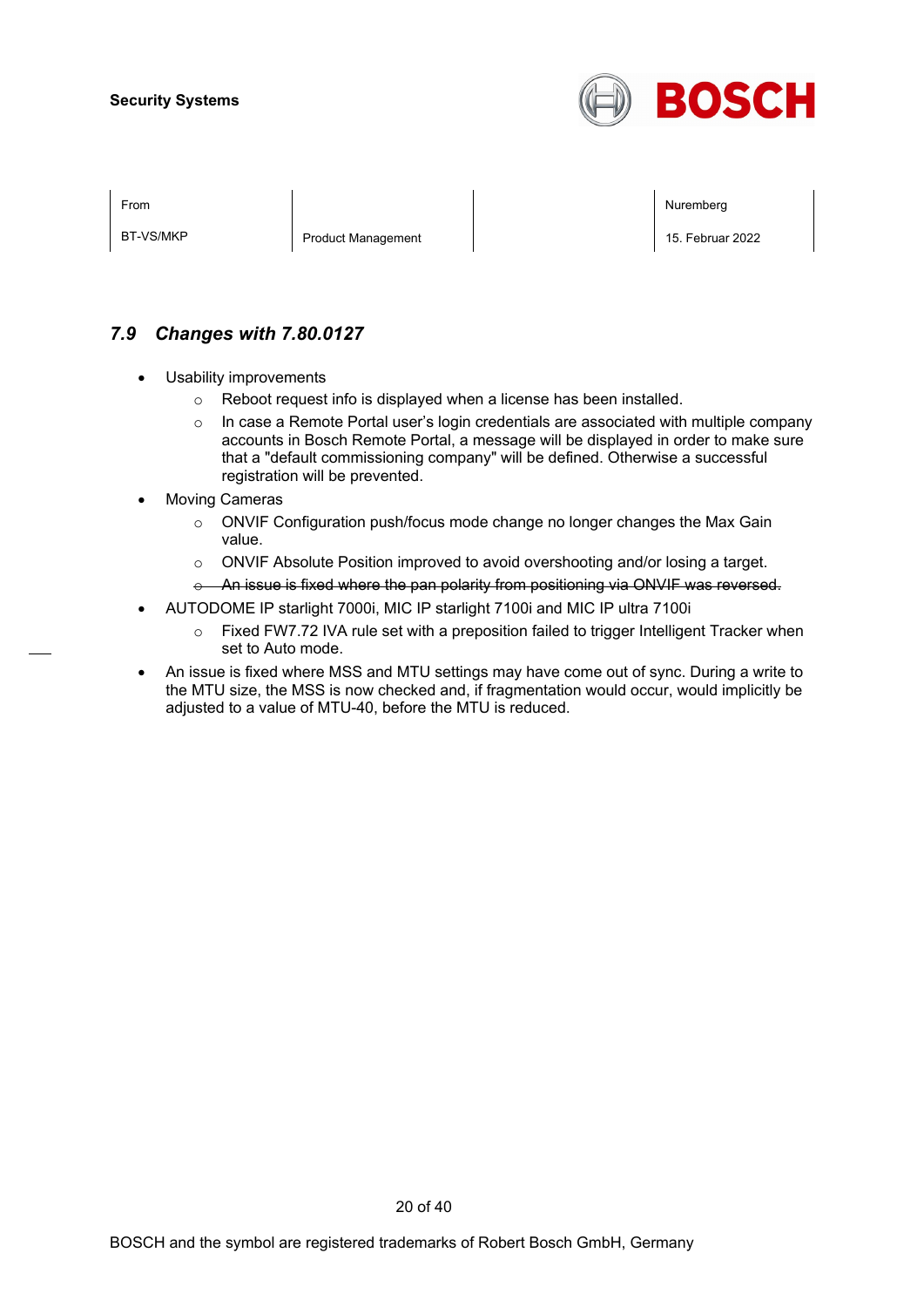

| rom |  |
|-----|--|
|     |  |

BT-VS/MKP Product Management 15. Februar 2022

From the second contract of the second contract of the second contract of the second contract of the second contract of the second contract of the second contract of the second contract of the second contract of the second

### *7.10 Changes with 7.72.0008*

- An issue was fixed where pan angle sign was inverted, causing video analytics elements to be placed at wrong positions.
- AUTODOME IP starlight 7000i, MIC IP starlight 7100i and MIC IP ultra 7100i
	- o Implemented NTCIP auto focus and auto iris mode control.
	- o Implemented NTCIP wiper control (MIC).
- AUTODOME IP starlight 7000i, MIC IP starlight 7100i
	- o New camera block firmware for video optimization. Refer to KB for camera block firmware update instructions

#### **Note:**

Upgrading a MIC or AUTODOME, with VCA configured, to FW 7.70.126 will break the VCA configuration. It is recommended to upgrade to this FW 7.72. If the VCA configuration has not been changed manually, an upgrade from FW 7.70.126 to this FW 7.72 is advised to restore configuration and functionality.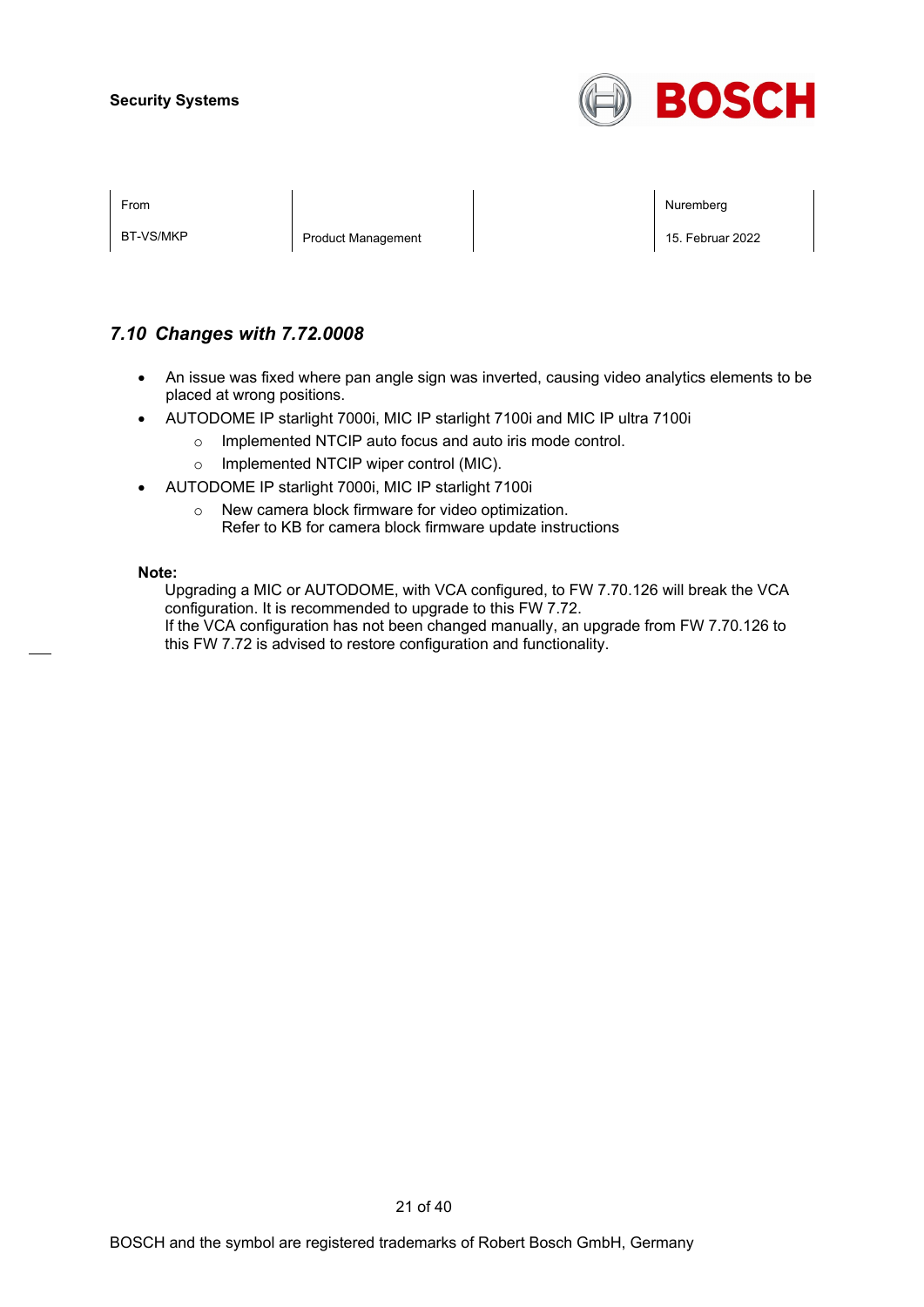

| From |  | Nuremberg |
|------|--|-----------|
|      |  |           |
|      |  |           |
|      |  |           |

BT-VS/MKP **Product Management** 2022

### *7.11 New Features with 7.70.0126*

#### **Remote Portal**

- Remote Portal registration has moved from advanced network settings to the new Cloud services section within the new Connectivity top menu
- Faster access to Remote Portal after device registration via "Visit Remote Portal" link
- Polished Remote Portal registration menu
- DNS/gateway check introduced to static IP addresses

#### **VCA**

- New (fourth) user group for "VCA configuration" introduced
	- o this user group has the privilege to just configure VCA
	- $\circ$  it is possible to assign a user (created by the system integrator) to the new user group "VCA configuration"
	- o Configuration Manager 7.20 is to be used only

#### **ONVIF**

• Increased resolution of absolute position coordinates

#### **Network**

- IPv6 Multicast support for RTSP and SRTP
- Accounts, DynDNS, and Cloud services were moved to the new Connectivity top menu

#### **Miscellaneous**

- Support of new camera FLEXIDOME IP starlight 5000i (IR)
- Updated icon design in web interface
- Interfaces menu was integrated into Alarm menu
- Possibility to integrate milliseconds into JPEG filenames
- RCP+ documentation extended by Common Product Platform (CPP) support on command level
- Gain control can be de- (activated)
- HTML5 based PTZ control in browser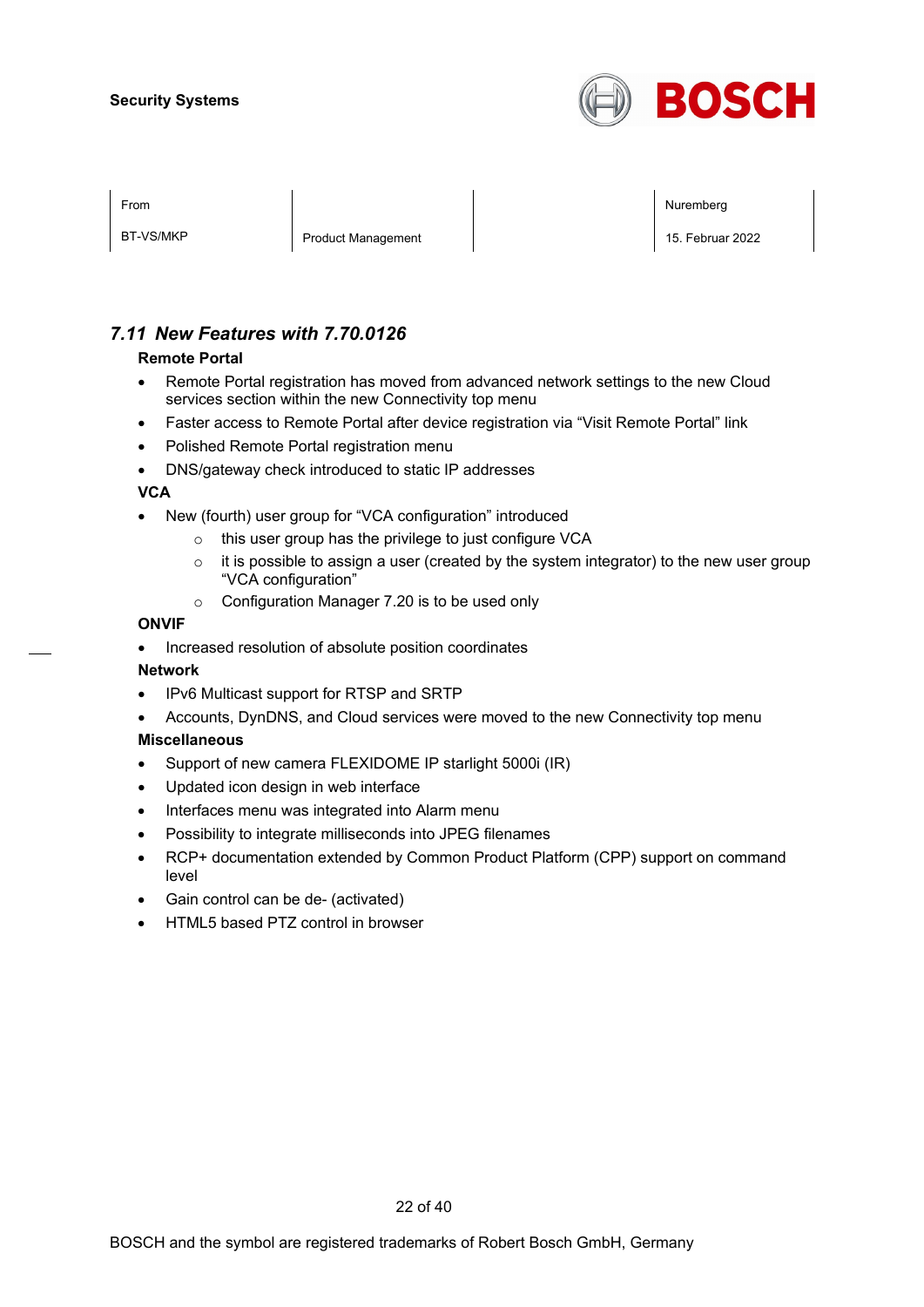

| I<br>× |  |
|--------|--|
|--------|--|

BT-VS/MKP **Product Management** 2022

From the second contract of the second contract of the second contract of the second contract of the second contract of the second contract of the second contract of the second contract of the second contract of the second

### *7.12 Changes with 7.70.0126*

#### **Miscellaneous**

New encoder base modes

#### **Moving cameras**

- MIC IP 7000i/9000i maximum gain selection now possible using a slider
- Fixed gain selectable via dB gain dropdown
- MIC IP Pan offset store/clear options (store causes the pan position to start counting from 0, clear restores the pan position to original value)

#### **Fixes issues regarding**

- PTZ functionality in 7.61
- Display of IVA rules in BVMS Configuration Client
- Access to reference image stream in BVMS
- IP Camera not able to write to iSCSI when SD card failed
- inaccessible recording when special character "%" was part of password
- periodic brightness alternation (fixed since 7.61)
- RTSP streaming not working when HTTP is disabled

#### *7.13 Changes with 7.62.0003*

Fixes issue that affects all CPP7.3 cameras, produced with firmware version 7.60 or 7.61, where firmware upload in recovery mode (app0) is not possible.

#### *7.14 Changes with 7.61.0026*

Missing documentation was added.

#### *7.15 Changes with 7.61.0023*

- An issue with UDP multicast no longer working after upgrade to FW 7.60 is fixed.
- An issue is fixed where high-frequent motion recording with 10 seconds pre-alarm in RAM may stop sporadically.
- An issue, introduced with FW 7.60, is fixed where ANR was only doing alarm recording though being configured for continuous recording.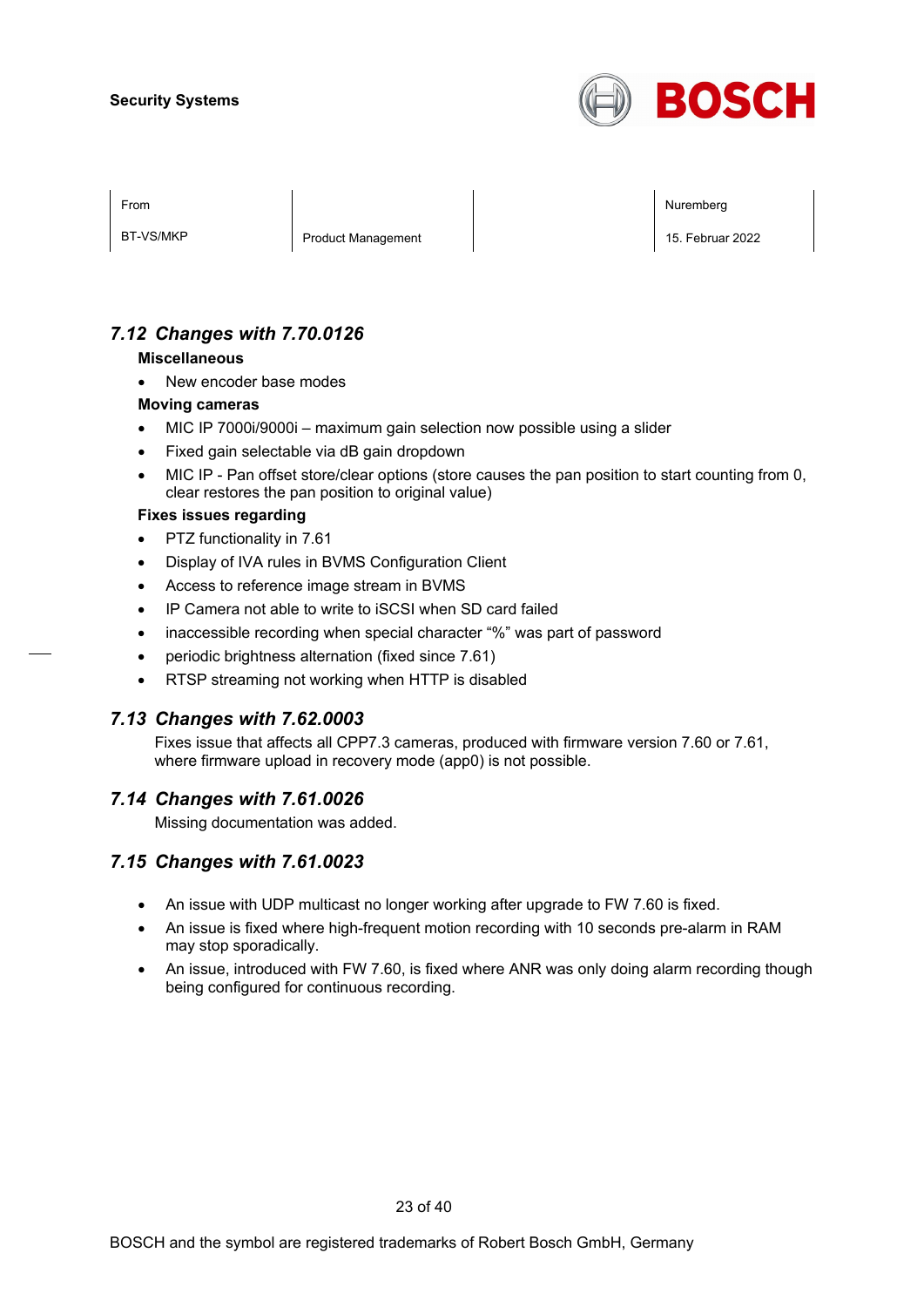

| ×<br>I |
|--------|
|--------|

BT-VS/MKP **Product Management** 15. Februar 2022

From the second contract of the second contract of the second contract of the second contract of the second contract of the second contract of the second contract of the second contract of the second contract of the second

### *7.16 New Features with 7.60.0118*

#### **Moving cameras**

- For MIC IP starlight 7100i, MIC IP ultra 7100i, MIC IP starlight 7000i, MIC IP fusion 9000i, AUTODOME IP starlight 7000i, AUTODOME IP 5000i, AUTODOME IP 5000i IR, AUTODOME IP starlight 5000i, and AUTODOME IP starlight 5000i IR, AUTODOME IP 4000i, an Alternate Home Position can now be defined.
- GPS Assisted Tracking has been added to MIC IP starlight 7100i, MIC IP ultra 7100i, MIC IP fusion 9000i and MIC IP starlight 7000i.
- For MIC IP starlight 7100i, MIC IP starlight 7000i, MIC IP fusion 9000i and AUTODOME IP starlight 7000i and AUTODOME IP starlight 7000 HD, a Gamma correction slider has been added, which allows to adjust the Gamma scheme to get more detail in dark area, or to get video with more contrast.
- Black line correction, which often increases the sharpness but it may introduce the edges of objects as side effect, is now available as configurable setting for MIC IP starlight 7100i and AUTODOME IP starlight 7000i.
- For AUTODOME IP starlight 5000i (IR), Intelligent Defog has been enhanced to now three states: Off, Auto and Extreme.

#### **VCA**

- In web browsers that do not support MPEG-ActiveX, VCA configuration is only possible via Configuration Manager. An info message to use Configuration Manager is presented, with a hint where to get Configuration Manager if it is not installed.
- Object filters 'height' and 'width', which are more intuitive than 'area' and 'aspect ratio', have been added.
- Metadata can be filtered to exclude certain not required content. This may help especially on low-bandwidth links, or to reduce load on successive algorithms and services.
- A new, more flexible aggregation time mechanism has been added to the rule engine script. This mechanism supersedes the old aggregation time setting (RCP command), which is applied after the rule engine globally. For backward compatibility, existing use of old aggregation time is kept on firmware update, otherwise removed from user interface.
- Gyro sensor, if available, has been added as option for camera tamper detection.

#### **Miscellaneous**

- The RTSPS service has been added to the Network Services page.
- Firmware upload is now possible via ONVIF.
- For Stratocast cloud access, the global motion/VCA alarm is forwarded via Stratocast protocol when VCA is activated, automatically creating a 'detect any object' rule.
- For Stratocast cloud access, Intelligent Streaming is now automatically activated.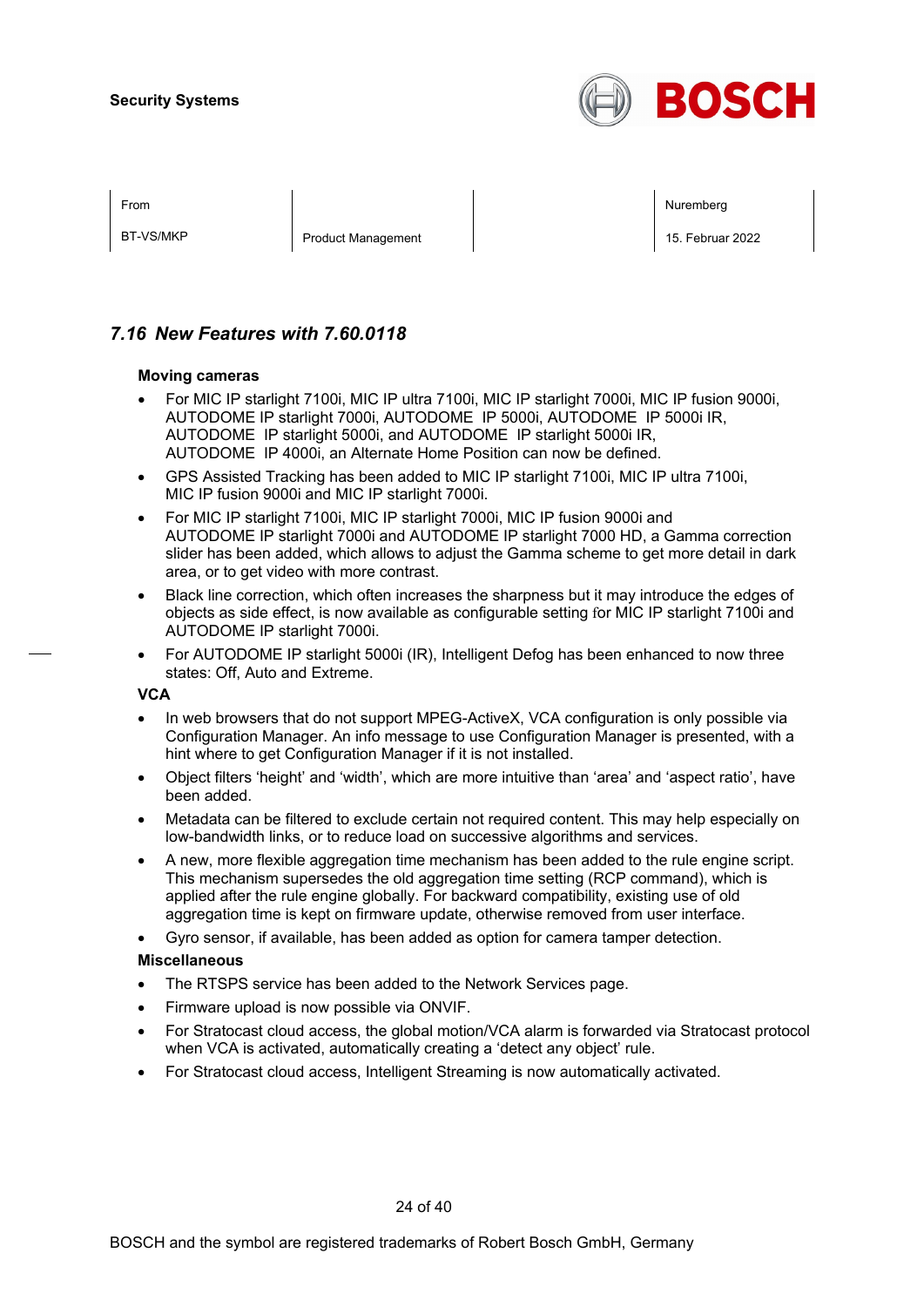

BT-VS/MKP **Product Management** 15. Februar 2022

From the second contract of the second contract of the second contract of the second contract of the second contract of the second contract of the second contract of the second contract of the second contract of the second

### *7.17 Changes with 7.60.0118*

- Due to switching from basic authentication to digest authentication only with the previous firmware release FW 7.50, backward compatibility was lost with devices in the field that only accept basic authentication, putting installed systems out of function. To solve this, the authentication method can be specified via a parameter for outgoing connections in Alarm Task Scripting. Refer to the updated ATSL manual.
- FLEXIDOME IP 4000i / 5000i cameras have received a hardware update as these cameras now use different lenses with the same characteristics. These new variants are supported from FW7.60 onwards and cannot be downgraded to earlier versions.
- Audio alarm has been assigned with a default name.
- An issue is fixed where recording span events were reported as errors while being normal operational events.
- An issue of the revoked build 116, which could have caused recording to not restart after reboot, is fixed.

#### **Note:**

Due to the changes in the recording engine, recording encryption is no more compatible with released VRM versions, and thus recording encryption must not be enabled. Otherwise, encrypted recordings will not be retrievable anymore until upgrading to a new VRM version.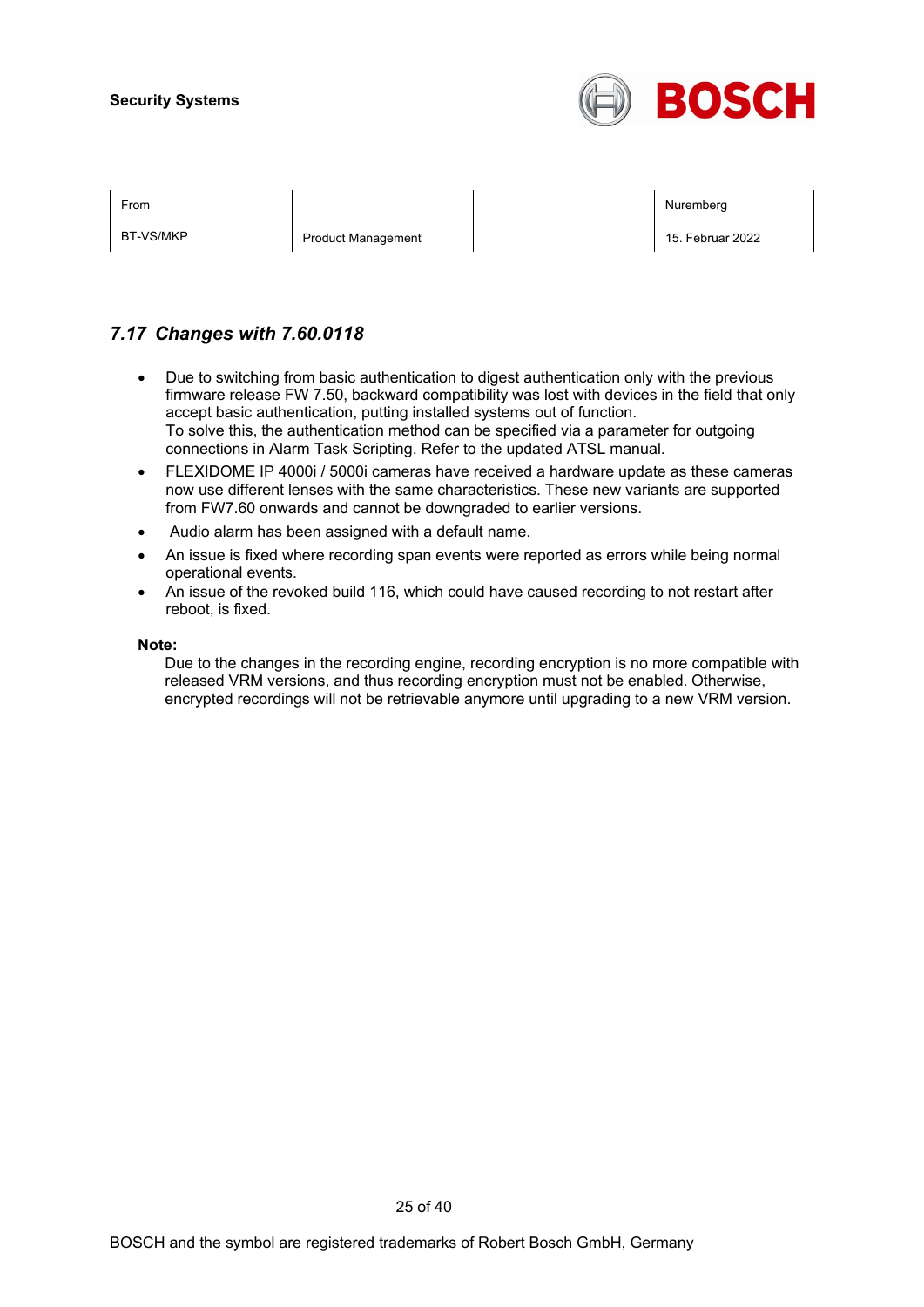

| ⊢rom |  |
|------|--|
|      |  |

BT-VS/MKP **Product Management** 15. Februar 2022

From the second contract of the second contract of the second contract of the second contract of the second contract of the second contract of the second contract of the second contract of the second contract of the second

### *7.18 New Features with 7.50.0079*

- Support of new products MIC IP starlight 7100i and MIC IP ultra 7100i.
- Latency of live video, when no MPEG-Active-X is used, has been reduced by using an open source JavaScript library.
- Alarm Task Scripting Language (ATSL) has been enhanced to allow a free username that can be used with sending an HTTP POST command to e.g. control an I/O device.
- Connection establishment over RTSP with parameter "vcd=3" provides an XML stream with extension tag where the original RTP VCD data packet is encapsulated with base64 encoding. This allows for the possibility to send ONVIF and VCD data in one stream.
- An alarm message can be created if time synchronization fails, and an SNMP trap can be sent.
- Text overlay colors (background and foreground) can be selected out of the standard color palette.

### *7.19 Changes with 7.50.0079*

- The menu item "Image posting" has been moved within the sidebar menu into the "Recording" section. A link to configure accounts has been added.
- The special character '+' is not allowed in passwords anymore as it conflicts with some authentication methods.
- ONVIF AbsoluteMove command now allows the optional parameter "speed" for pan and tilt movements.
- ATSL commands now use HTTP digest authentication. Basic authentication is disabled.
- Face Detector has been improved.
- The basemode "D1 crop" is changed from 704x480/576 to 720x480/576 pixels.
- The number of possible sectors on moving cameras has been enhanced by 6 and 9.
- On 5 MP cameras, large font support is disabled due to memory limitations.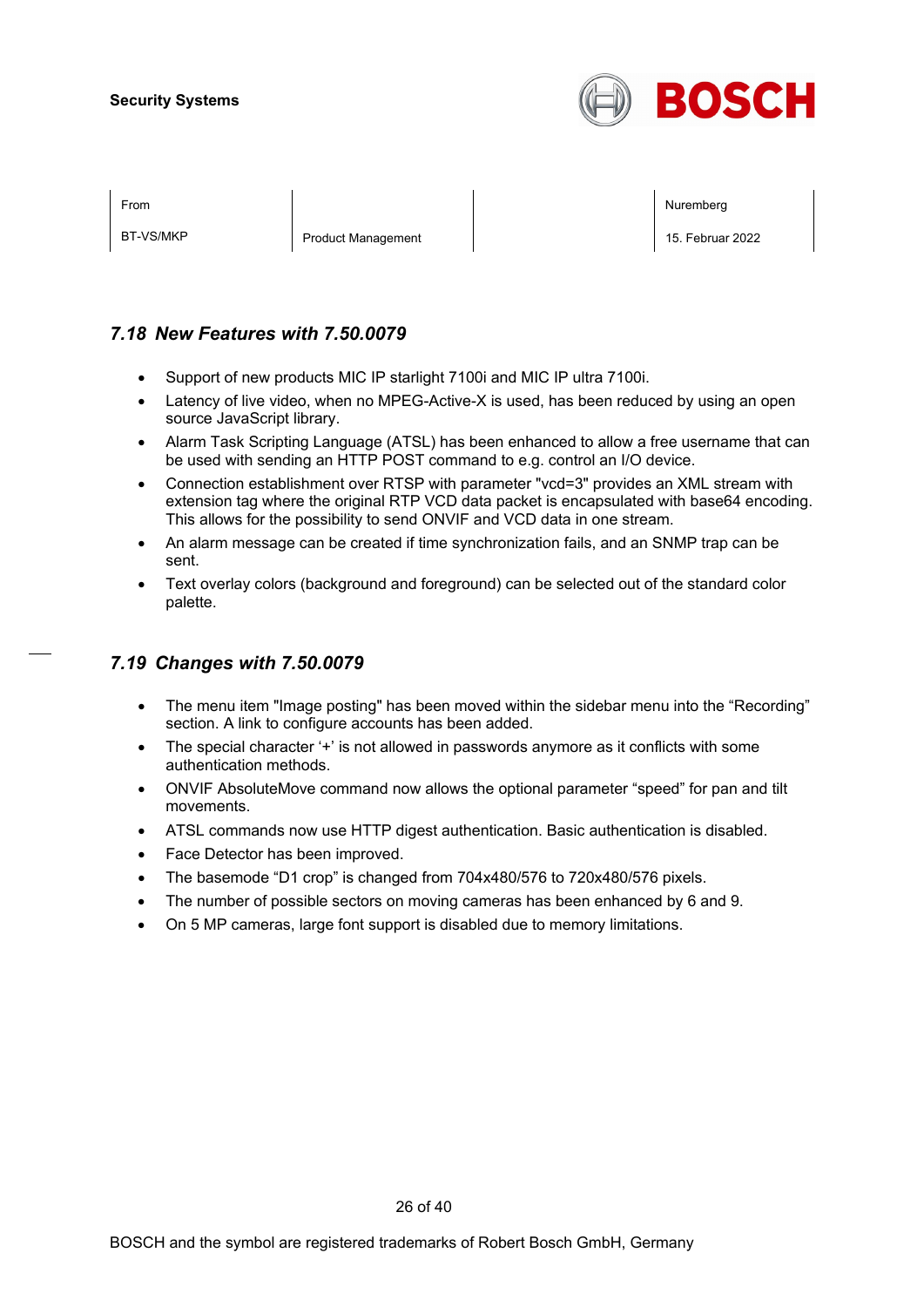

BT-VS/MKP **Product Management** 15. Februar 2022

From the second contract of the second contract of the second contract of the second contract of the second contract of the second contract of the second contract of the second contract of the second contract of the second

### *7.20 New Features with 7.10.0074*

- A dashboard, available under service permissions, provides a compact but extensive view on parameters that might be especially helpful for troubleshooting. An export function provides even more details than displayed on the dashboard page.
- Intelligent Streaming has been enhanced by a "Dynamic sharpness and noise filtering" option, which uses information from the encoder to optimize the image processing according to the encoder requirements. An additional bitrate reduction of up to 25% can be achieved.
- Scene mode names in fixed cameras have been adapted to reflect their intended use cases better and synchronized between fixed and moving cameras. Scene modes settings have been tuned accordingly to better match their intended applications.
- IP address can now be changed dynamically during runtime, not requiring a reboot cycle anymore. This allows for quarantine network transition on 802.1x network configurations as well as for dynamic IP address assignment from DHCP.
- Support of China GB/T 28181 has been updated to comply with 2016 standard.
- AES encryption on RTP connections is now possible, allowing encrypted UDP multicast connections in a BVMS setup.
- Default value for TLS has been set to version 1.2 to increase security by default. This may cause incompatibility with older client applications.
- Session cookie has been secured by default, disallowing authentication forwarding to MPEG ActiveX and other applications, like replay via Video Security Client. Re-authentication is required for these applications when called out of the web browser despite an already authenticated browser session.
- An option to export from RAM recording buffer allows recording exports on the fly without requiring an SD card or external iSCSI storage.
- A separate hostname setting is introduced. For backward compatibility, the hostname setting is still pre-filled from entries in the camera and unit name fields but can then be configured independently.
- Multicast connections for audio streams are now supported.
- An auto back-focus command is introduced to initiate an auto back-focus adjustment cycle without the need for entering the Lens Wizard.
- The alarm rule output options on MIC are enhanced by AUX 68 "White Light ON".
- Display stamping logo size is increased to 300 by 300 pixels.
- On MIC IP starlight 7000i and MIC IP fusion 9000i, an overlay is introduced to mark landmarks in the picture.
- The thermal line of a MIC IP fusion 9000i can now be calibrated.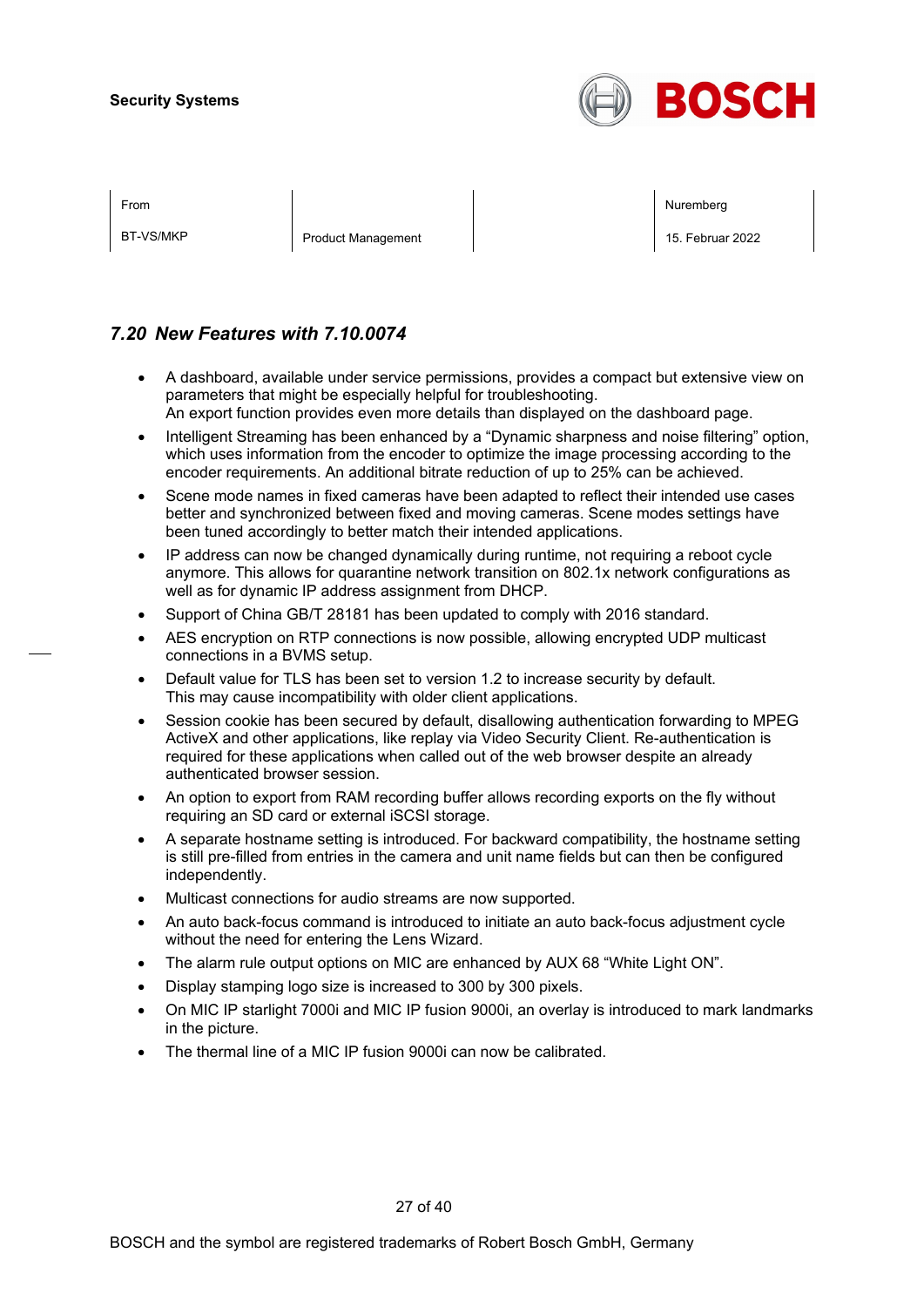

BT-VS/MKP **Product Management** 15. Februar 2022

From the second contract of the second contract of the second contract of the second contract of the second contract of the second contract of the second contract of the second contract of the second contract of the second

### *7.21 Changes with 7.10.0074*

- An issue is fixed where too small pre-alarm recording buffers caused sporadic error messages.
- An issue is fixed where sporadically a wrong Ethernet link mode was detected.
- An issue is fixed where empty connections could be established using an obsolete URL.
- An issue is fixed where sequence numbers in metadata RTP streams were wrong after VCA was reconfigured.
- An issue is fixed where no folder could be added to a Dropbox account.
- An issue is fixed where device could not be registered in Remote Portal anymore.
- HTTP digest authentication is set as default.
- iSCSI MSS setting has been removed.

### *7.22 New Features with 6.61.0025*

- Support of new FLEXIDOME IP starlight 8000i family.
- A licence is introduced to permanently disable the Wireless LAN interface of a FLEXIDOME IP starlight 8000i camera.

To activate the license enter the following license code:

o 12-01.6B.01-CF47F87B-B082146B-D79F9999-C40ED3E9-0E31AA55

**Note:** Recovering the WLAN interface requires sending the camera to a Bosch service center.

### *7.23 Changes with 6.61.0025*

- An issue is fixed where the pan polarity from positioning via ONVIF was reversed.
- An issue is fixed where VCA counters were reset when VCA editing was started.
- An issue with a broken certificate chain in the "originally Bosch manufactured" certificate used for HTTPS by default has been fixed. Corrupt certificates will be repaired.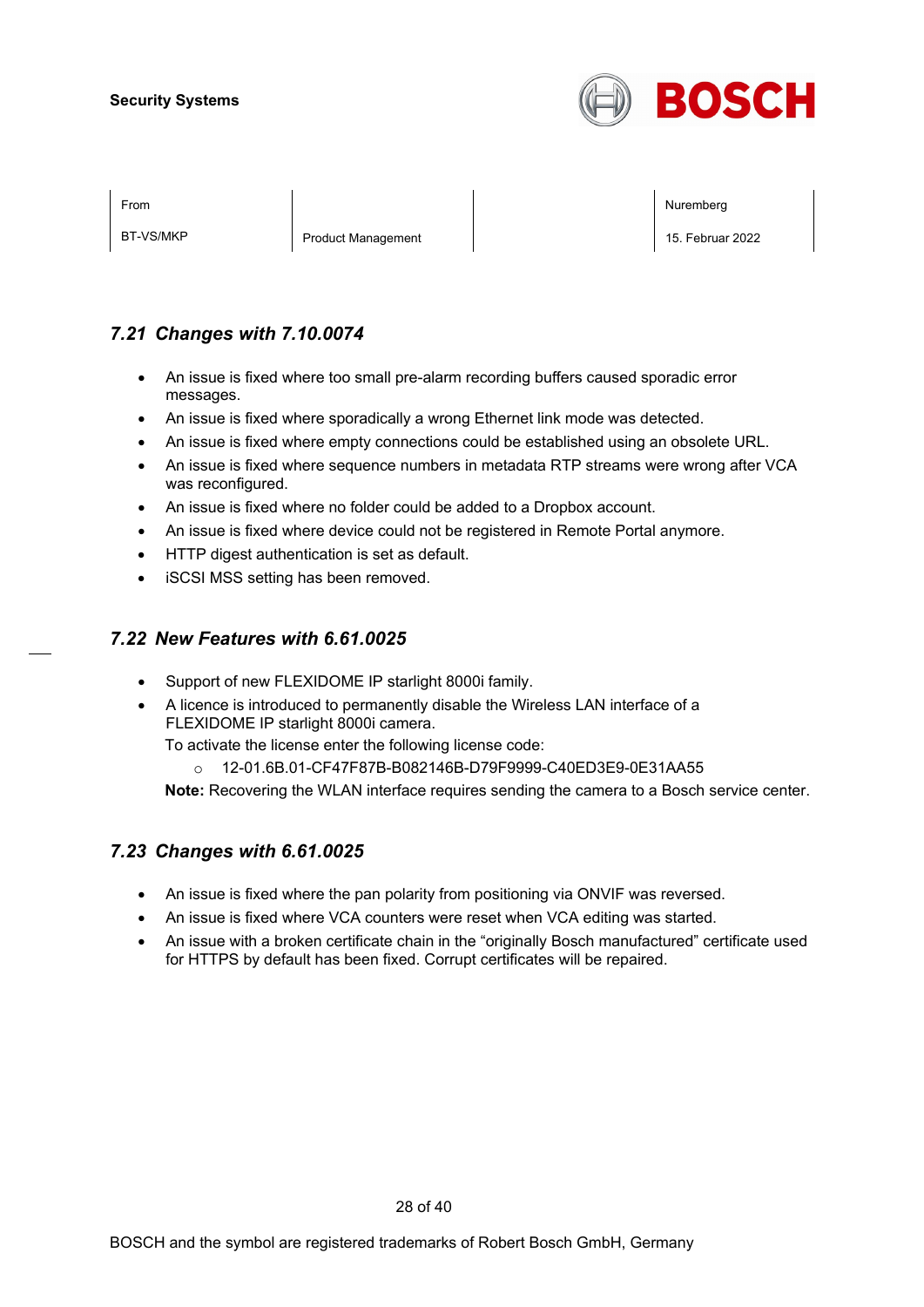

BT-VS/MKP **Product Management** 15. Februar 2022

From the second contract of the second contract of the second contract of the second contract of the second contract of the second contract of the second contract of the second contract of the second contract of the second

### *7.24 New Features with 6.60.0065*

#### **Security**

- Software sealing is extended to cover more static parameters of image pre-processing and moving camera control.
- Manual and automatic logout functionality added to the web browser interface:
	- $\circ$  A "Logout" button is available in the blue navigation bar between "Links" and help icon.
	- $\circ$  A timeout in minutes for the browser session can be defined via the Web Interface -> 'Live' functions menu.
- Enhancements for Alarm Task Scripting:
	- o A seal break event can be used to trigger alarm task scripts.
	- o An SD card lifespan alarm can be used to trigger alarm task scripts.
- Enhancements for SNMP:
	- o A seal break event can trigger an SNMP trap.
	- o An SD card lifespan alarm can trigger an SNMP trap.
	- o An event from the Embedded Login Firewall can trigger an SNMP trap.

#### **Moving cameras**

- A "snap to area" function is added to allow selection of a new image area that the camera zooms to. The rectangle to define the area can be drawn over the video by holding "CTRL".
- Inactivity period selection for moving cameras is extended up to 24 hours.
- Number of privacy masks on MIC 7000 and MIC 9000 increased from 24 to 32.

#### **ONVIF**

• Signalling of 'idle object' is added to the ONVIF metadata stream.

#### **Miscellaneous**

- Genetec Stratocast cloud is supported.
- 5MP cameras received a 3 MP downscale resolution option.
- Enhanced prediction can be disabled in Encoder Profile Expert settings for compatibility with non-compliant software decoders that do not support long-term references.
- IGMPv3 enhancements to support source-specific multicast (SSM) scenarios.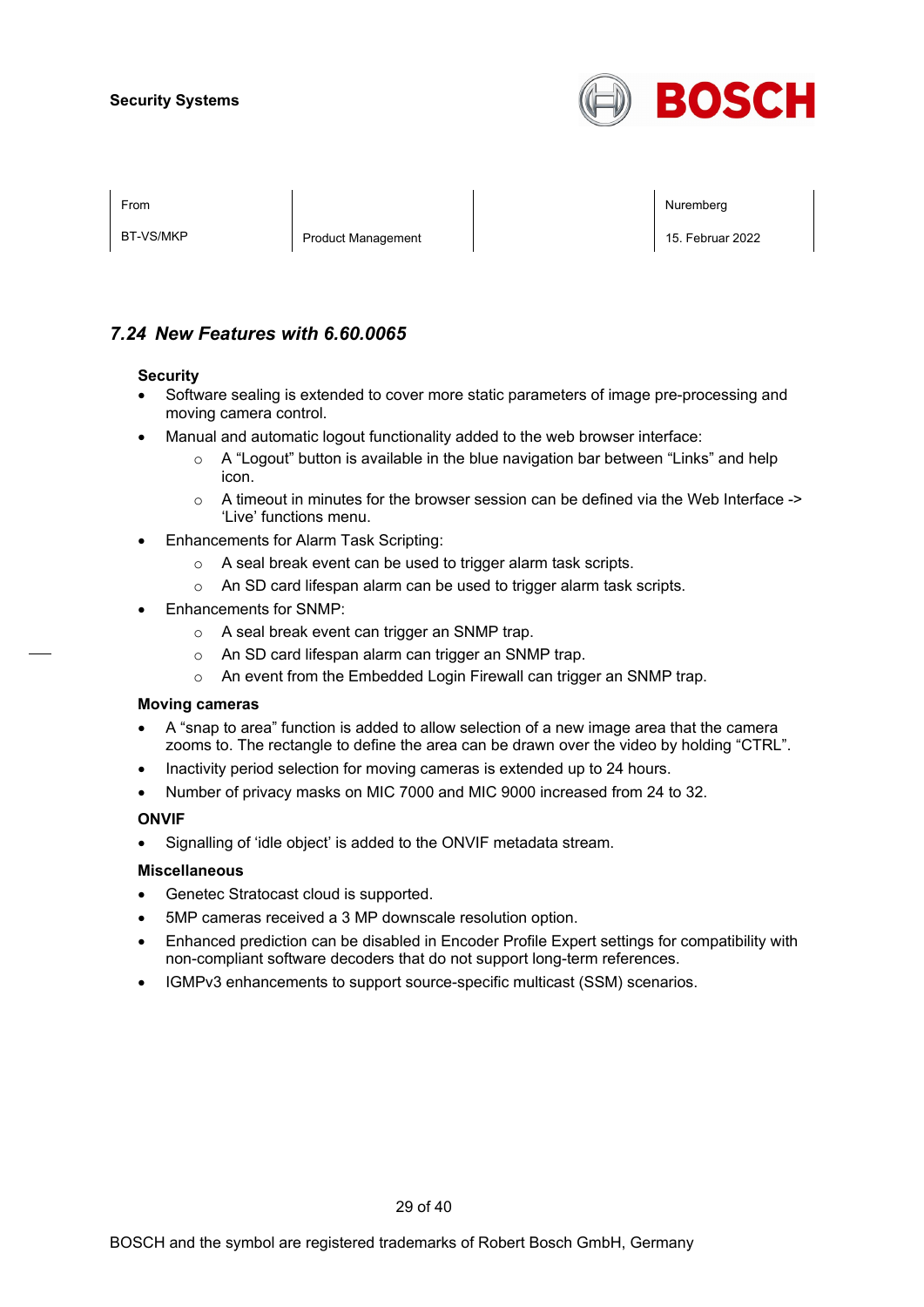

BT-VS/MKP Product Management 15. Februar 2022

From the second contract of the second contract of the second contract of the second contract of the second contract of the second contract of the second contract of the second contract of the second contract of the second

#### **VCA**

• An object that triggered an alarm is marked accordingly and displayed in orange color for a short period to allow easier visual detection.

For details on enhancements and changes in Intelligent Video Analytics and Essential Video Analytics, please refer to the separate release notes.

### *7.25 Changes with 6.60.0065*

- An issue in a multipathing scenario, where during start-up 802.1x EAP/TLS caused iSCSI recording to use the alternative path, is fixed.
- An issue where the ONVIF metadata stream occasionally stopped is fixed.
- Remote recording on CPP-ENC devices is fixed but requires CPP-ENC devices to run FW 5.97.10 or higher because of the recently added security features, which impact RCP+ communication and password handling.
- The default use of 1024 bit RSA keys for self-signed certificate generation is limited to cameras with older hardware that would require time-extensive 2048 bit key generation in software. On all cameras with hardware acceleration a minimum length of 2048 bit is used for RSA keys by default. Certificates with 2048 bit keys can be used on all cameras.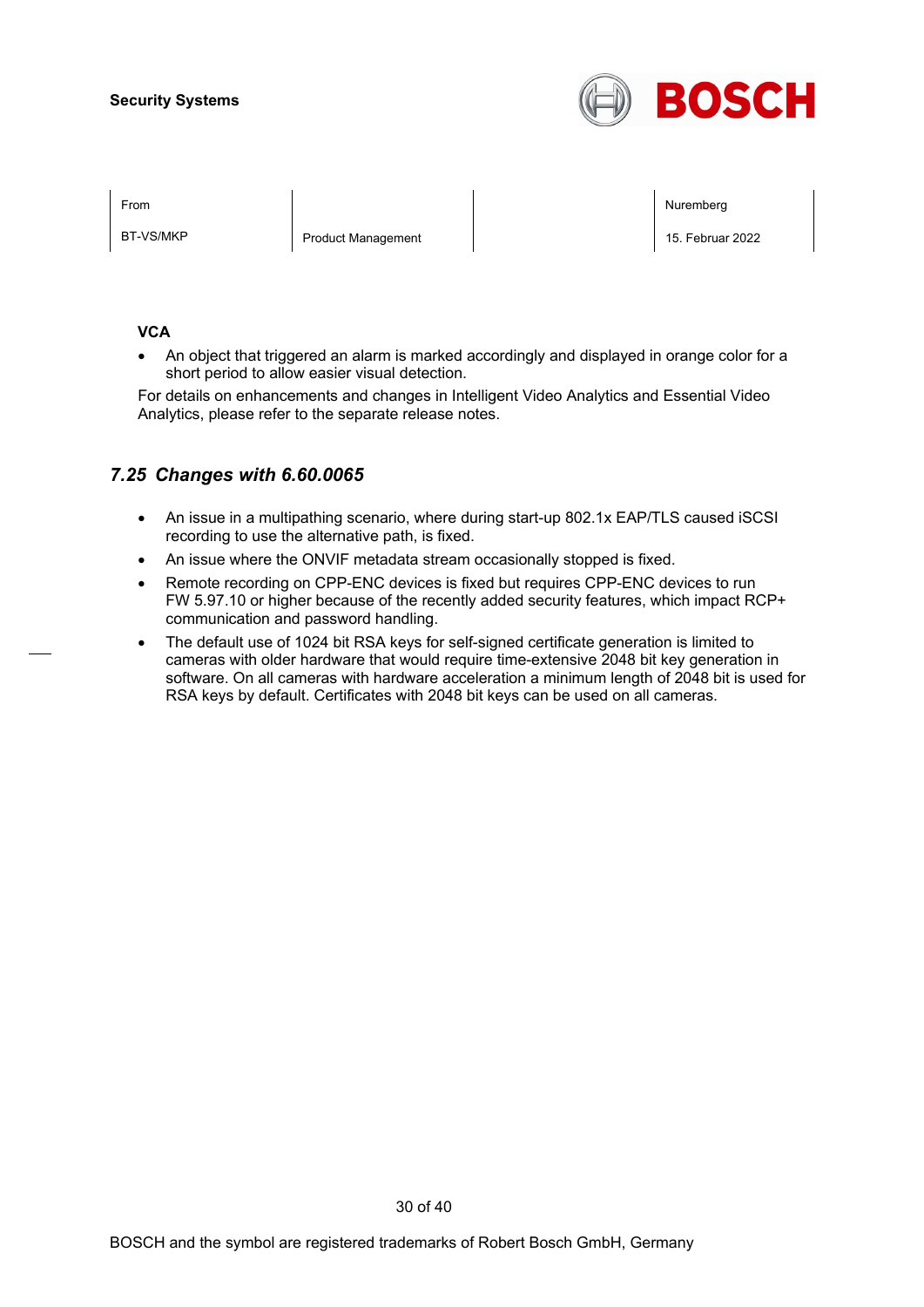

BT-VS/MKP **Product Management** 15. Februar 2022

From the second contract of the second contract of the second contract of the second contract of the second contract of the second contract of the second contract of the second contract of the second contract of the second

### *7.26 Changes with 6.51.0028*

• This version includes a fix for a recently discovered security vulnerability CVE-2018-19036. The vulnerability potentially allows the unauthorized execution of code on the device via the network interface. Bosch rates this vulnerability at 9.4 (Critical) and recommends customers to upgrade devices with updated firmware versions.

For detailed information please refer to the published Security Advisory.

### *7.27 New Features with 6.51.0026*

- **Support of AUTODOME IP starlight 5000i (IR) family**, incl.
	- o up to 32 privacy masks
	- $\circ$  8 instead of 5 corner points per privacy mask
	- o High Dynamic Range (HDR)
- Third-party serial protocol over IP is now supported for Pelco and Cohu protocols. Please note that a special license is required as this functionality lowers the overall security of the camera. Extra measures might be needed to be put in place to protect the system.

### *7.28 Changes with 6.51.0026*

- Password reset mechanism changed
	- $\circ$  Clearing passwords of all three legacy users was changed to only reset/change the password for the user 'service' to 'service', while passwords of all other users including 'live' and 'user' as well as other 'service' users stay unchanged.
	- $\circ$  The user can then logon to the camera using user 'service' with password 'service'. He should then change the password for the service user again.
- General privacy mask improvements
- Long-term reference enhancements to improve support for 3<sup>rd</sup> party decoders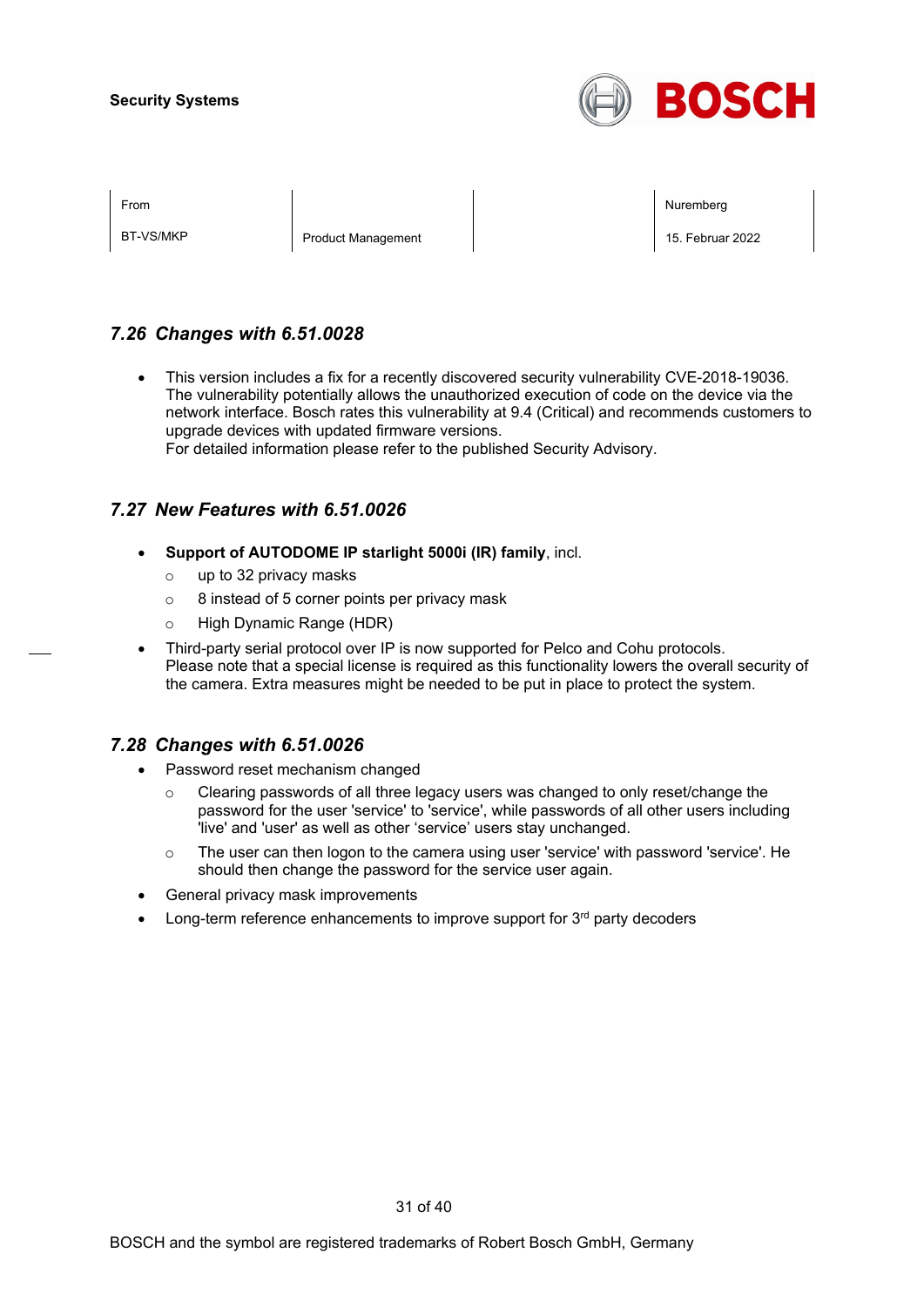

BT-VS/MKP **Product Management** 15. Februar 2022

From the second contract of the second contract of the second contract of the second contract of the second contract of the second contract of the second contract of the second contract of the second contract of the second

### *7.29 New Features with 6.50.0128*

- **Improved image performance for the following cameras:**
	- o DINION IP 4000i IR
	- o DINION IP 5000i IR
	- o DINION IP starlight 6000i IR
	- o FLEXIDOME IP 4000i
	- $\circ$  FLEXIDOME IP 5000i
	- o AUTODOME IP 4000i
	- o AUTODOME IP 5000i
- **Image pre-processing enhancements on DINION IP starlight 6000i IR:**
	- o A user slider to tune the maximum gain allowance is added
	- o A user slider to tune the day to night switch-point is added
	- $\circ$  A new scene mode is now available for optimized License Plate Recognition (LPR)
- **Intelligent Streaming enhancements**
	- o Statistics pages have been added for live and recording streams. These provide guidance for optimally adjust bitrate and quality settings, and make judgement on averaging easier in order to optimize storage consumption.
	- o Intelligent Streaming configuration parameters in encoder profiles are now grouped.
	- Encoder quality regions are now also supported on CPP7.3 platform.

#### • **Highly reliable SD card recording with life cycle monitoring**

Industrial SD cards which provide wear level data can be monitored for their health and expected lifetime, providing much more reliable SD card recording. Three vendors have been tested and qualified:

- o Sony
- o SanDisk
- o Micron

Due to the high dynamic in the SD card market, no direct reference to the models is given. Latest Industrial SD cards from all three vendors support this feature.

- **ONVIF Profile T is now supported**
- H.265 B frames support can be selected in Installer menu to allow for lower bitrates at certain resolutions.
- Digital zoom is now support on thermal image of MIC IP fusion 9000i
- Thermal module flat-field correction (FFC) on MIC IP fusion 9000i can be set to 'auto modus'.
- Intelligent Tracking can be triggered by point-and-click feature in web interface.
- Manual iris control for AUTODOME 4000i/5000i has been added.
- Current gain value is visualized in video preview window.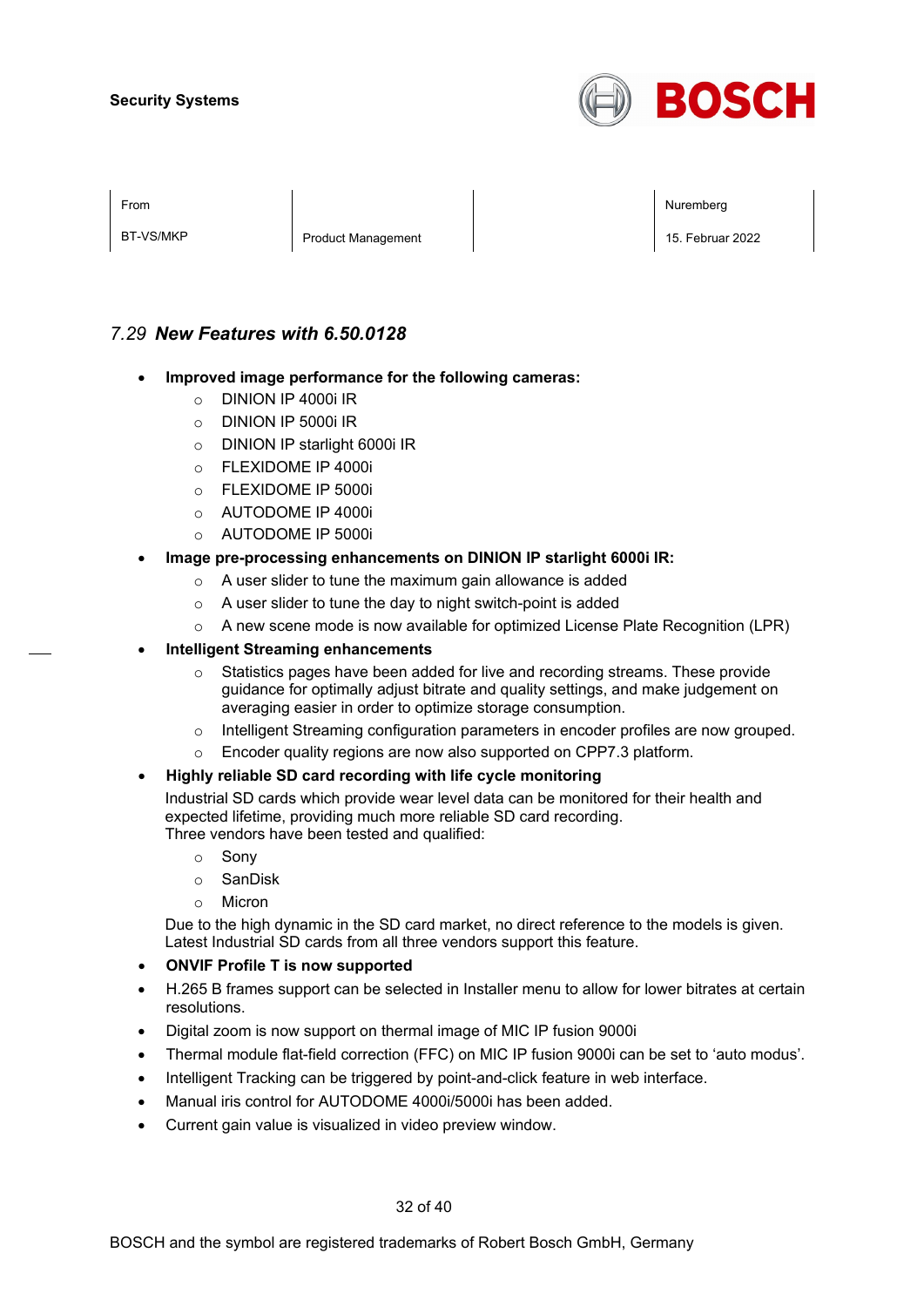

| <b>From</b> |  |
|-------------|--|
|             |  |

BT-VS/MKP **Product Management** 15. Februar 2022

From the second contract of the second contract of the second contract of the second contract of the second contract of the second contract of the second contract of the second contract of the second contract of the second

- The ID out of the best face detection is attached to the JPEG filename when posted via FTP and also added to the metadata stream to allow searching.
- SNI support has been added to improve load-balancing for cloud-based solutions.

#### **Security features**

• **Software Sealing**

The camera configuration can be 'sealed' once it should not be changed anymore. Any change of the sealing status and any change to static configuration, accidentally or intentional, will break the seal, creating an alarm message that can be used by the video management system to launch an appropriate alarm scenario.

All modifications affecting the sealing status are logged separately.

- Firmware files are now encrypted.
- Files received via HTTP upload are checked for correct size.
- "Secure renegotiation" is signalled in TLS.
- In case of certificate user authentication, the clock base is re-adjusted, e.g. after battery loss.

### *7.30 Changes with 6.50.0128*

- After updating to firmware version 6.50, users will be able to take advantage from boosted performance and enhanced image quality on all CPP7.3 (4000i, 5000i, 6000i) based cameras:
	- o Overall improved contrast and sharpness (reduced haziness)
	- o Improved visibility in scenes with highlights and dark areas
	- o Improved facial detail visibility in scenes with strong backlight
	- o Maintain more color in dark scenes
	- o Stronger sharpening when it is getting darker by directional sharpening
	- $\circ$  The default shutter function in the ALC menu is now also available in HDR mode
- Specifically for the AUTODOME IP 5000i two additional improvements are available:
	- o Better preserved highlights in dark scenes
	- o Improved depth of field by introducing zoom-dependent iris control
- Missing SD resolutions have been added to stream 1 options.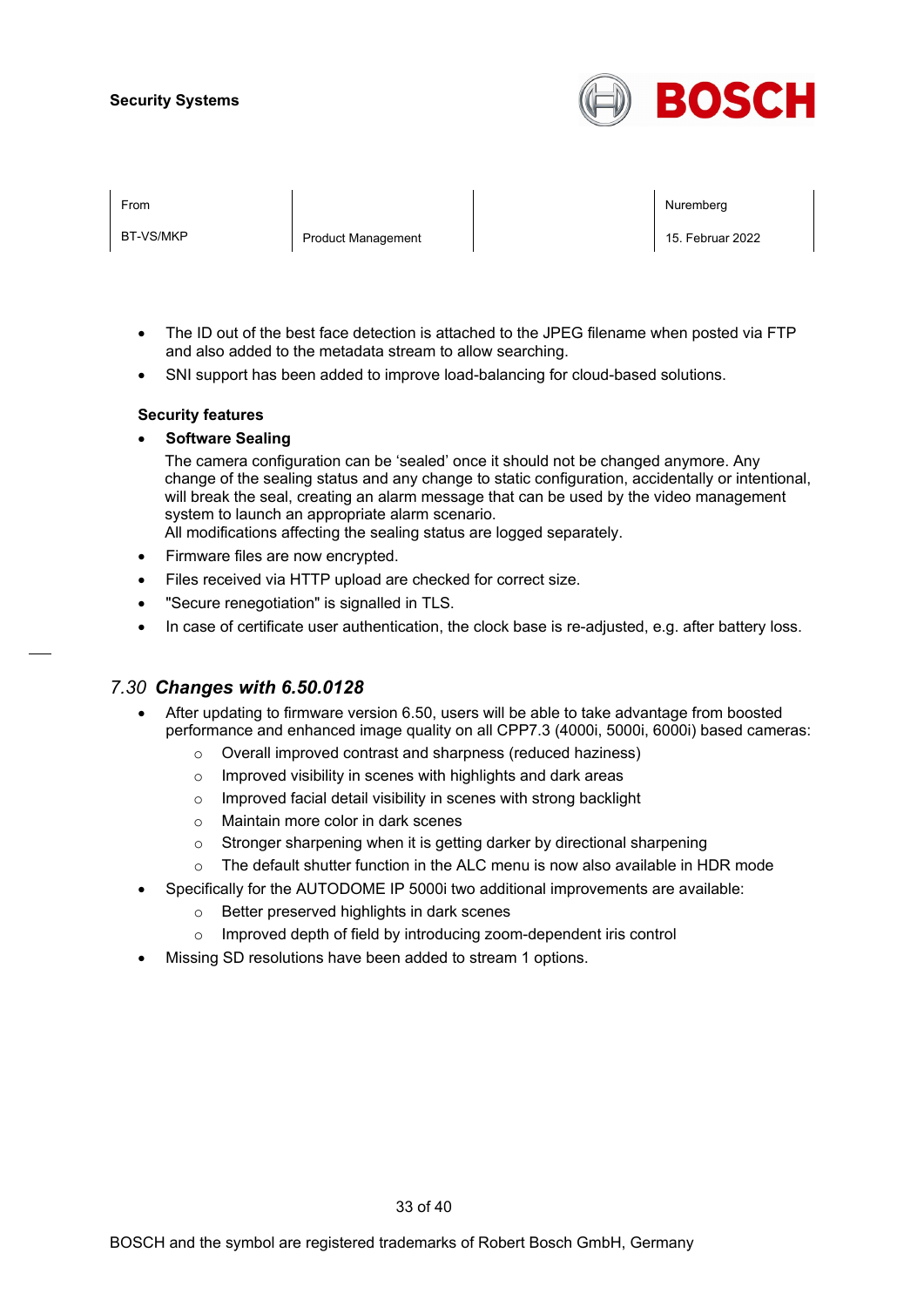

BT-VS/MKP Product Management 2022

From the second contract of the second contract of the second contract of the second contract of the second contract of the second contract of the second contract of the second contract of the second contract of the second

### *7.31 Changes with 6.44.0020*

- Cipher suites were enhanced by TLS\_ECDHE\_RSA\_WITH\_AES\_128\_CBC\_SHA256.
- An issue with simultaneous multicast streams, introduced with FW 6.43, has been fixed.
- An issue with ONVIF SetImageSettings, where incorrect settings could be applied when an unsupported namespace was used, has been fixed.
- An issue with ONVIF IVA messages suspended, when more than one IVA rule was configured, has been fixed.
- An issue with VCA calibration lost after image rotation has been fixed.
- An issue with EAP-TLS certificates with CRL extension, intermittently prohibiting authentication, has been fixed.
- An issue with panoramic cameras, where pre-positions could not be set in the web interface when in on-board dewarping mode, has been fixed.
- Various smaller issues have been fixed.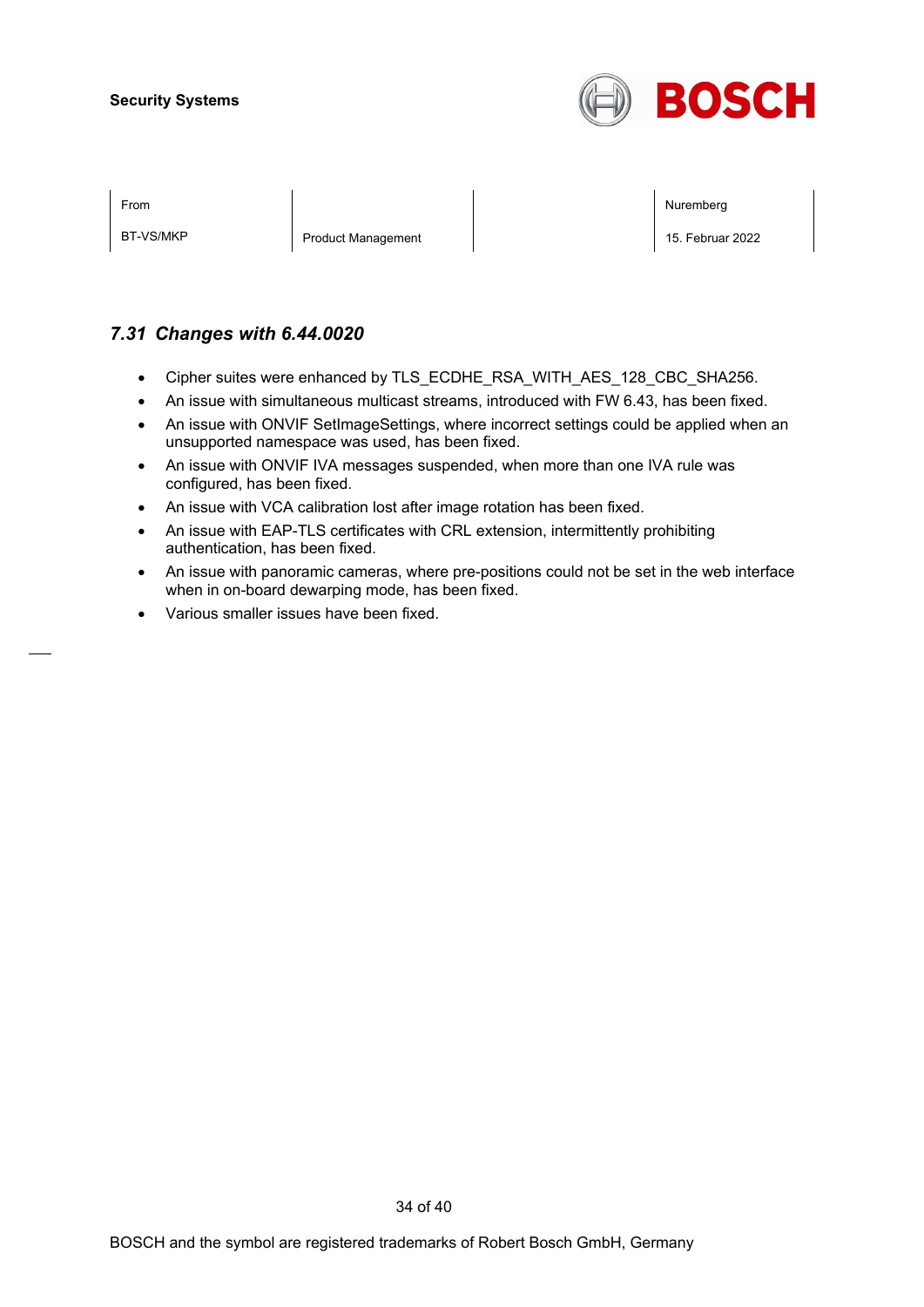

| FIUII |  |
|-------|--|
|       |  |
|       |  |

BT-VS/MKP **Product Management** 15. Februar 2022

From the second contract of the second contract of the second contract of the second contract of the second contract of the second contract of the second contract of the second contract of the second contract of the second

### *7.32 New Features with FW 6.43.0027*

- ITS versions of AUTODOME and MIC cameras can be enabled to allow NTCIP protocol over serial interface.
- A possibility to increase the Power-over-Ethernet (PoE) demand signalled via LLDP has been added. This may help to optimize the power management on switches and e.g. also eases to use the cameras in outdoor housings with PoE-powered heating systems.
- IGMP version can now be set to a specific version. Automatic detection is still default.

### *7.33 Changes with FW 6.43.0027*

- After updating to firmware version 6.43, users will be able to take advantage from boosted performance and enhanced image quality of AUTODOME IP 5000i and AUTODOME IP 5000i IR:
	- o Improvement on depth of field
	- o Overall improved contrast
	- o Improved visibility for foggy scenes
- After updating to firmware version 6.43, users will be able to take advantage from boosted performance and enhanced image quality of AUTODOME IP 4000i:
	- o Overall improved contrast
	- o Improved visibility for foggy scenes
- Improvements on Multipathing support for storage devices.
- Various smaller issues have been fixed.

#### **Note:**

Due to improved image tuning in this firmware version, the behavior of various image enhancement sliders can be different than in older FW releases. Therefore it is recommended to perform a "Restore Mode Defaults" after the firmware update is finished in order to get the best performance. This button can be found under: Configuration -> Camera -> Scene Mode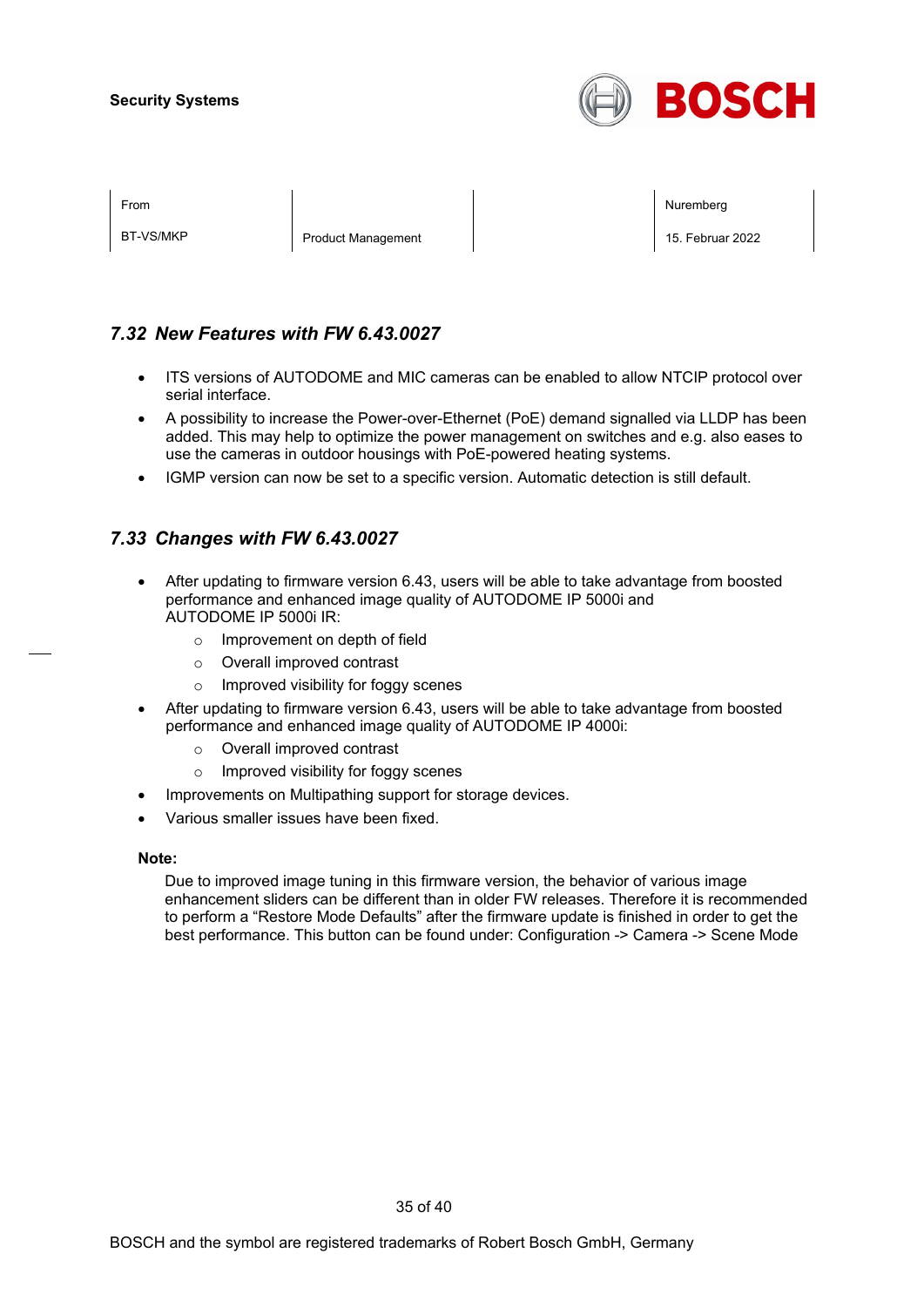

BT-VS/MKP **Product Management** 15. Februar 2022

From the second contract of the second contract of the second contract of the second contract of the second contract of the second contract of the second contract of the second contract of the second contract of the second

### *7.34 Changes with FW 6.42.0021*

- Stronger user name and password policy is enforced. The following rules apply:
	- o User names must be at least five (5) characters long.
	- o User name and password must not be identical.
	- o A password must consist of minimum eight (8) characters.
	- o A password must contain both upper-case and lower-case letters.
	- o A password must include one or more numerical digits.
	- o A password must include at least one of these special characters:  $! ? " \# \$ \% () \{ \} [ ] * + - = . , ; ^ {\wedge} \_ | \sim \backslash$ Other special characters (like space  $@:<>$  ' & etc.) are not supported.
- Multicast discovery port is now configurable via browser interface.
- The base frame rate default for DINION IP bullet 6000i has been changed to 60 fps.
- An issue where sporadically no video was shown after power cycle has been fixed.
- An issue where Automatic Network Replenishment ANR failed when SD card is broken has been fixed.
- Improved behavioural response on denial of service attacks.
- Various ONVIF communication issues have been fixed.
- Various smaller issues have been fixed.

### *7.35 Changes with FW 6.41.0037*

• Various smaller issues have been fixed.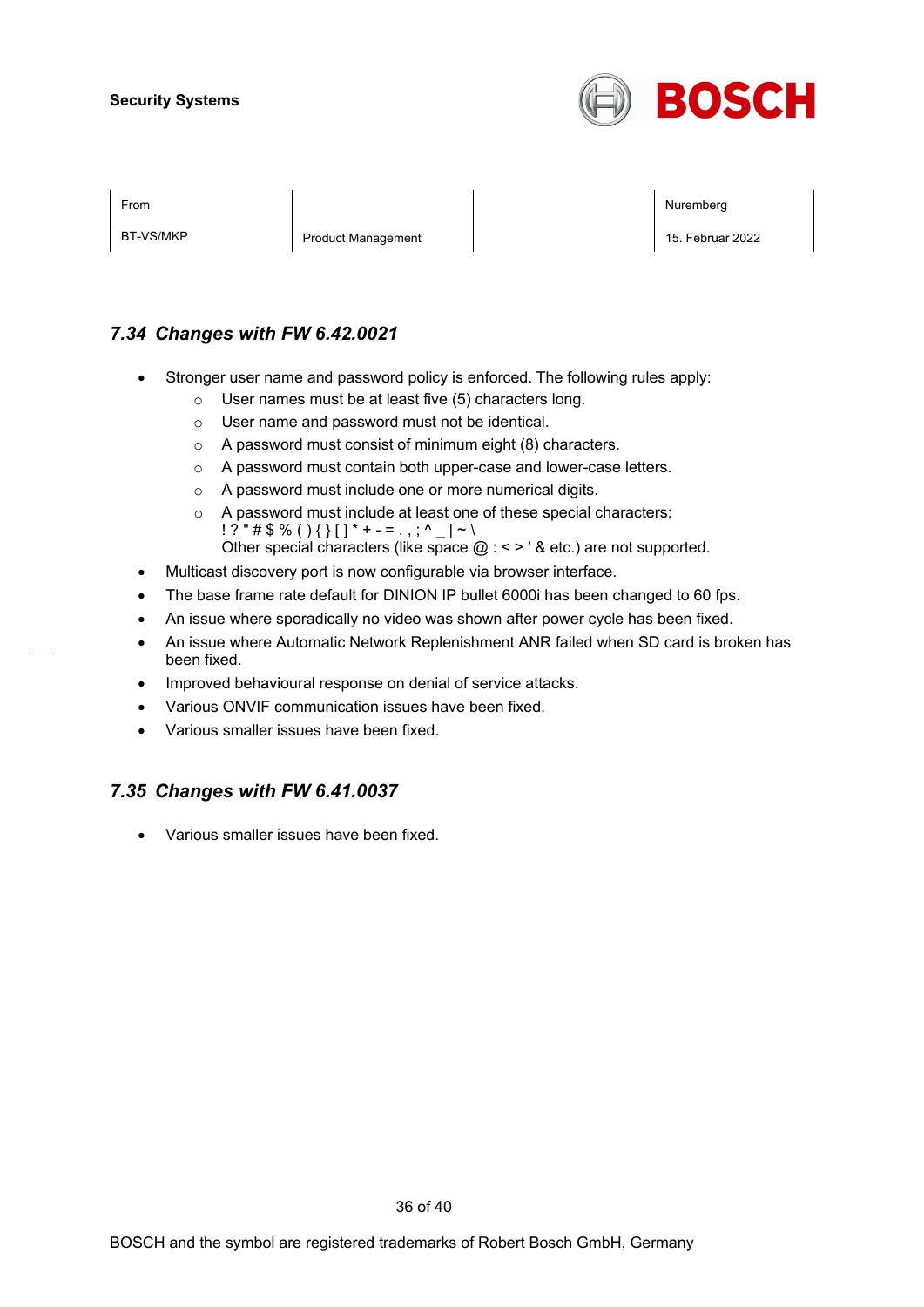

BT-VS/MKP **Product Management** 15. Februar 2022

From the second contract of the second contract of the second contract of the second contract of the second contract of the second contract of the second contract of the second contract of the second contract of the second

### *7.36 Features with FW 6.40.0240*

#### **Encoding**

Support of H.265 compression A camera can be configured to use either H.265 or H.264. As H.265 requires more CPU performance, there might be limitations to maximum frame rate under certain conditions.

Note:

H.265 requires approx. 4 times the performance for decoding compared to H.264. Installed workstations, decoders and software might lack the performance to fluently decode H.265 streams.

#### **Intelligent Streaming**

- Intelligent Streaming is a combination of features and functions to optimize bitrate consumption of recorded video. It benefits from improved noise reduction in still areas of the image, an average noise level communicated to the encoder, larger GOP size, strong use of prediction in case of B slices, and dynamic tuning of quantization parameters (QP) in the encoder.
- The strength of the bitrate optimization can be set via 5 levels. Savings can be up to 90% using H.265 compression but are strongly scene-dependent.
- Intelligent Streaming is enabled by default in medium setting.

#### **Imaging**

- Support of 120 dB high dynamic range for 5000 camera series has been added.
- Improved noise filtering in still scenes.

#### **VCA**

For details on VCA 6.40 please refer to the separate release notes of Essential Video Analytics or Intelligent Video Analytics.

#### **ONVIF**

- ONVIF manual iris and focus controls added.
- Feature coverage of the ONVIF metadata stream has been extended to include e.g. object classes, object shape polygons, faces, flame and smoke detection info.
- Profile G support
	- o Recording start and control has been added.
	- o Recording search and replay functionality has been added.
	- o Tested with ONVIF Device Test Tool 16.07 SR2 rev. 617.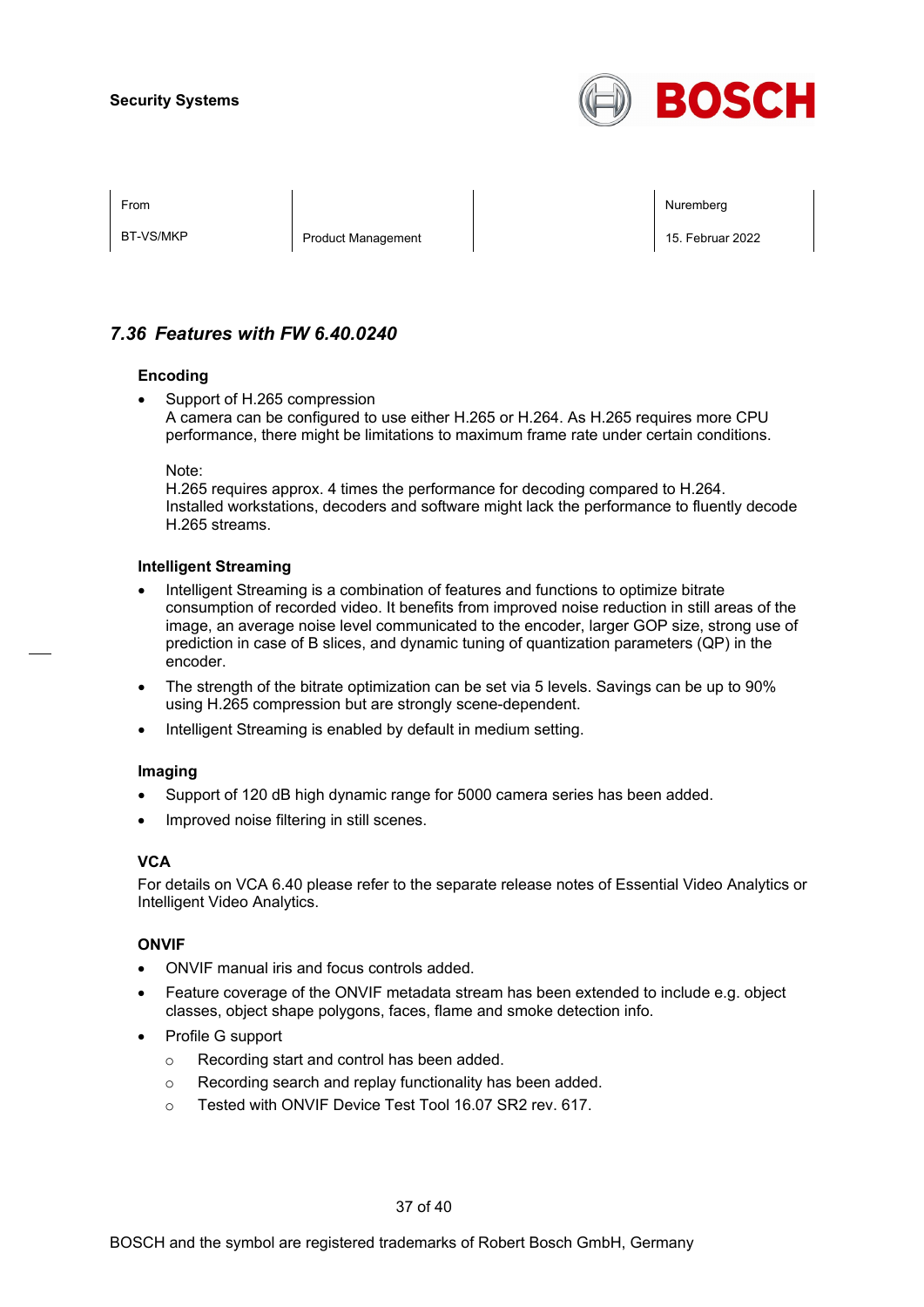

BT-VS/MKP **Product Management** 15. Februar 2022

From the second contract of the second contract of the second contract of the second contract of the second contract of the second contract of the second contract of the second contract of the second contract of the second

#### **Security**

- Password enforcement
	- $\circ$  New cameras with this firmware installed will only become operable after the password for the administration level (user "service") has been assigned.
	- $\circ$  Other users "user" and "live" will only become accessible after the administrator assigned passwords to them.
	- $\circ$  Cameras which are updated to this firmware from a version lower than 6.40 will not change their behaviour and remain at their former protection level unless reset to factory defaults.
- Signed firmware file enforcement Only Bosch-signed firmware will be accepted by the camera without compromises.
- Data encryption on iSCSI storages
	- $\circ$  The payload on an iSCSI drive is encrypted using a symmetric XTS encryption scheme (block encryption).
	- $\circ$  The camera uses a number of public keys to asymmetrically encrypt the XTS key for multiple receivers. These public keys are maintained in the certificate store via certificates. Usage can be defined as for "recording1" and/or "recording2".
	- o Payload encryption is possible on SD cards as well as on external iSCSI storage.
	- $\circ$  A client that shall be allowed to replay this footage must have its cert/key registered and activated.
	- $\circ$  The Video Recording Manager (VRM) may also be a receiver to decrypt the payload data for replay.
- SRTP payload encryption for live and replay SRTP provides payload encryption of UDP streams via TLS, similar to what HTTPS does by using TLS for TCP streams. Also encrypted multicast connections are possible.
- SNMPv3 support
	- $\circ$  New alternative SNMP support provides encryption and authentication. This new service will provide pure MIB-II access.
	- $\circ$  Legacy functions, like NTCIP support or mapping of dedicated RCP commands to SNMP Enterprise MIB nodes, are only provided with existing SNMPv1 implementation.
- Certificate revocation list (CRL) support
- To improve usability and provide a more compact overview, the web user interface for the certificate store has been updated. It now allows direct tagging of certificates for usages. The former split into two areas (Files and Usage) is removed.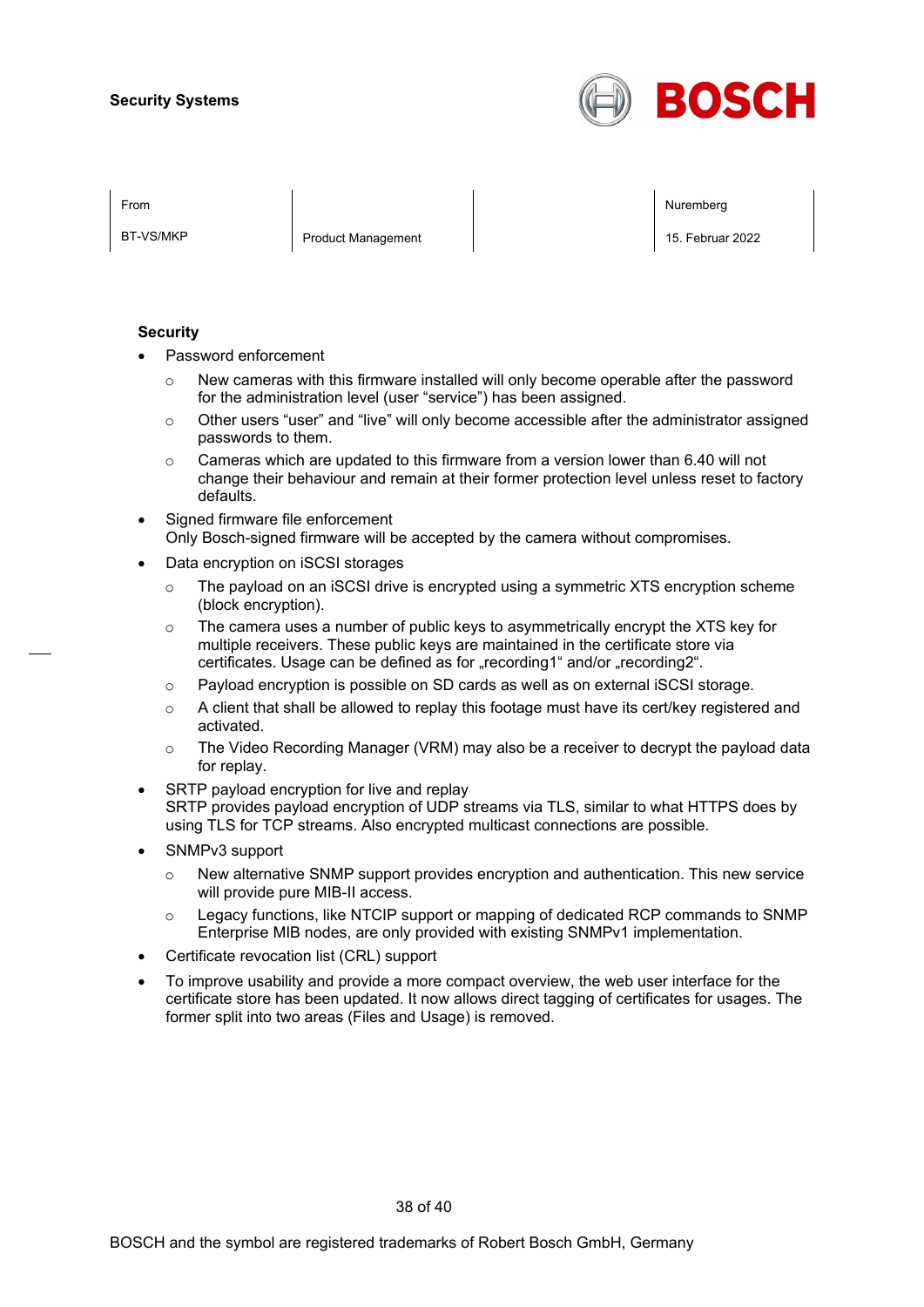

BT-VS/MKP **Product Management** 15. Februar 2022

From the second contract of the second contract of the second contract of the second contract of the second contract of the second contract of the second contract of the second contract of the second contract of the second

- Stronger encryption and password protection for configuration file
	- o The configuration file is encrypted and password-protected before download.
	- o The user as the owner of this configuration file is prompted for the password.
	- $\circ$  The password is required when the configuration file is uploaded to a camera.
	- $\circ$  The configuration file is encrypted using standard mechanisms but not intended to be opened or modified by the user, thus the encryption key itself is kept internal and not exposed.
- Stronger encryption for maintenance log file The maintenance log file as being used in tech support cases is encrypted with a Bosch public key. Only tech support staff is authorized to decrypt and open the file.
- The minimum TLS version can be defined, e.g. to avoid vulnerabilities from TLS 1.0 and 1.1.
- The Telnet console has been completely removed and is substituted by a new logging facility providing:
	- o A more structured output including timestamp, severity and module sources
	- o Search and filtering for specific events via web user interface
	- o Direct output to a syslog server
	- $\circ$  Configuration to produce similar "debug" printouts for tech support as previously
- Consolidation of running services, visualized on new page "Network Services". Only those services (HTTP, HTTPS, RTSP, RCP, iSCSI, NTP, discovery, ONVIF discovery) are running which are required for activated functionality. All other services (FTP, SNMP, UPnP, GB/T 28181) and their respective ports are deactivated.
- The password unlock functionality (support recovery option) can be disabled.
- CHAVE cameras
	- o Multiple trusted issuers are now allowed for client certificate authentication.
	- o An option to not wipe the SXI certificate when a factory default is issued has been added.
- Installation Code has been enhanced with a block for crypto-coprocessor version indicators. The Installation Code thus has a length of 48 digits instead of only 44 digits.